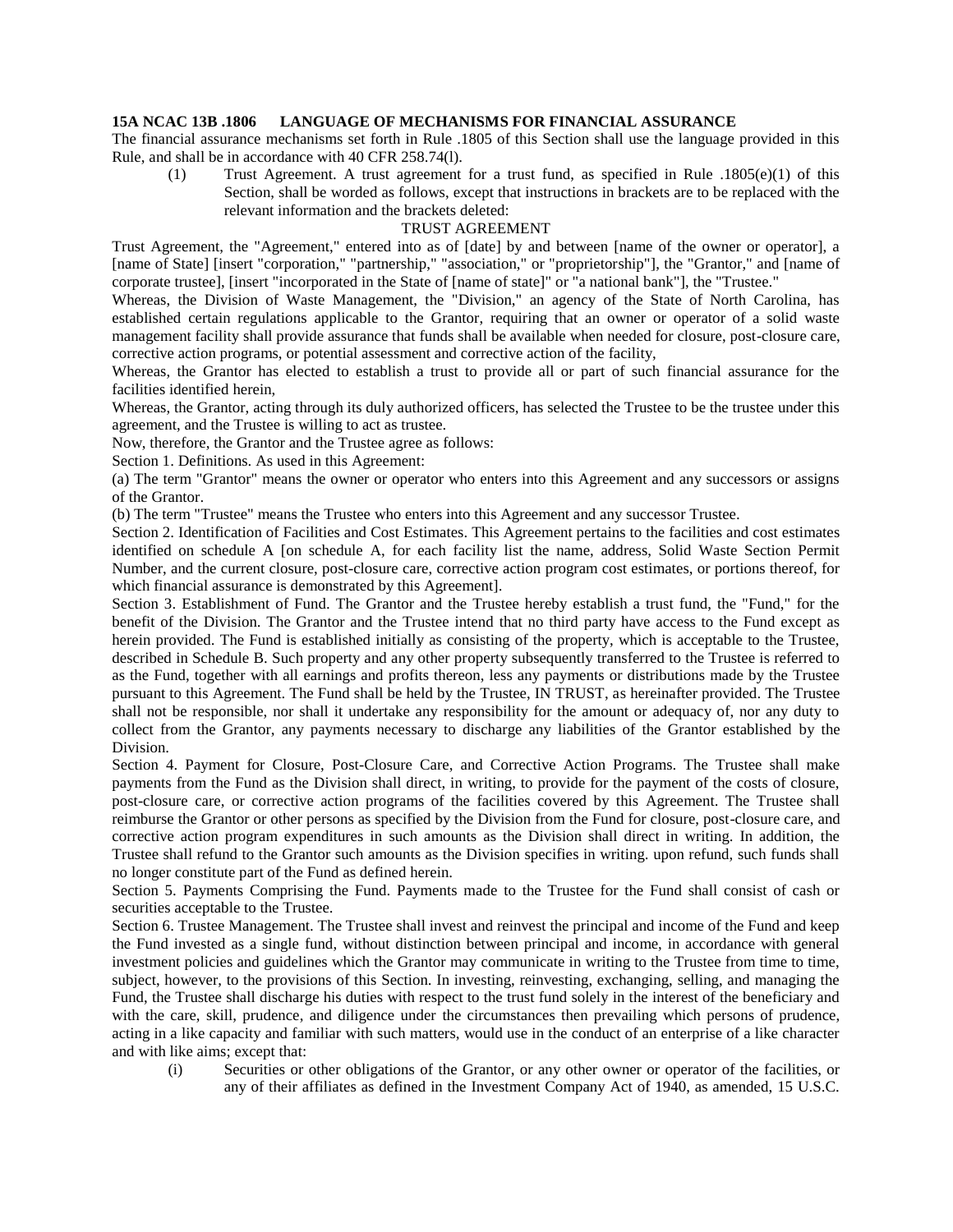80a-2.(a), shall not be acquired or held, unless they are securities or other obligations of the Federal or State government;

- (ii) The Trustee is authorized to invest the Fund in time or demand deposits of the Trustee, to the extent insured by an agency of the Federal or State government; and
- (iii) The Trustee is authorized to hold cash awaiting investment or distribution uninvested for a reasonable time and without liability for the payment of interest thereon.

Section 7. Commingling and Investment. The Trustee is expressly authorized in its discretion:

(a) To transfer from time to time any or all of the assets of the Fund to any common, commingled, or collective trust fund created by the Trustee in which the Fund is eligible to participate, subject to all of the provisions thereof, to be commingled with the assets of other trusts participating therein; and

(b) To purchase shares in any investment company registered under the Investment Company Act of 1940, 15 U.S.C. 80a-1 et seq., including one which may be created, managed, underwritten, or to which investment advice is rendered or the shares of which are sold by the Trustee. The Trustee may vote such shares in its discretion.

Section 8. Express Powers of Trustee. Without in any way limiting the powers and discretions conferred upon the Trustee by the other provisions of this Agreement or by law, the Trustee is expressly authorized and empowered:

(a) To sell, exchange, convey, transfer, or otherwise dispose of any property held by it, by public or private sale. No person dealing with the Trustee shall be bound to see to the application of the purchase money or to inquire into the validity or expediency of any such sale or other disposition;

(b) To make, execute, acknowledge, and deliver any and all documents of transfer and conveyance and any and all other instruments that may be necessary or appropriate to carry out the powers herein granted;

(c) To register any securities held in the Fund in its own name or in the name of a nominee and to hold any security in bearer form or in book entry, or to combine certificates representing such securities with certificates of the same issue held by the Trustee in other fiduciary capacities, or to deposit or arrange for the deposit of such securities in a qualified central depository even though, when so deposited, such securities may be merged and held in bulk in the name of the nominee of such depository with other securities deposited therein by another person, or to deposit or arrange for the deposit of any securities issued by the United States Government, or any agency or instrumentality thereof, with a Federal Reserve bank, but the books and records of the Trustee shall at all times show that all such securities are part of the Fund;

(d) To deposit any cash in the Fund in interest-bearing accounts maintained or savings certificates issued by the Trustee, in its separate corporate capacity, or in any other banking institution affiliated with the Trustee, to the extent insured by an agency of the Federal or State government; and

(e) To compromise or otherwise adjust all claims in favor of or against the Fund.

Section 9. Taxes and Expenses. All taxes of any kind that may be assessed or levied against or in respect of the Fund and all brokerage commissions incurred by the Fund shall be paid from the Fund. All other expenses incurred by the Trustee in connection with the administration of this Trust, including fees for legal services rendered to the Trustee, the compensation of the Trustee to the extent not paid directly by the Grantor, and all other proper charges and disbursements of the Trustee shall be paid from the fund.

Section 10. Annual Valuation. The Trustee shall annually, at least 30 days prior to the anniversary date of establishment of the Fund, furnish to the Grantor and to the Division a statement confirming the value of the Trust. Any securities in the fund shall be valued at market value as of no more than 60 days prior to the anniversary date of establishment of the Fund. The failure of the Grantor to object in writing to the Trustee within 90 days after the statement has been furnished to the Grantor and the Division shall constitute a conclusively binding assent by the Grantor, barring the Grantor from asserting any claim or liability against the Trustee with respect to matters disclosed in the statement.

Section 11. Advice of Counsel. The Trustee may from time to time consult with counsel, who may be counsel to the Grantor, with respect to any question arising as to the construction of this Agreement or any action to be taken hereunder. The Trustee shall be fully protected, to the extent permitted by law, in acting upon the advice of counsel.

Section 12. Trustee Compensation. The Trustee shall be entitled to reasonable compensation for its services as agreed upon in writing from time to time with the Grantor.

Section 13. Successor Trustee. The Trustee may resign or the Grantor may replace the Trustee, but such resignation or replacement shall not be effective until the Grantor has appointed a successor Trustee and this successor accepts the appointment. The successor Trustee shall have the same powers and duties as those conferred upon the Trustee hereunder. Upon the successor Trustee's acceptance of the appointment, the Trustee shall assign, transfer, and pay over to the successor Trustee the funds and properties then constituting the Fund. If for any reason the Grantor cannot or does not act in the event of the resignation of the Trustee, the Trustee may apply to a court of competent jurisdiction for the appointment of a successor trustee or for instructions. The successor trustee shall specify the date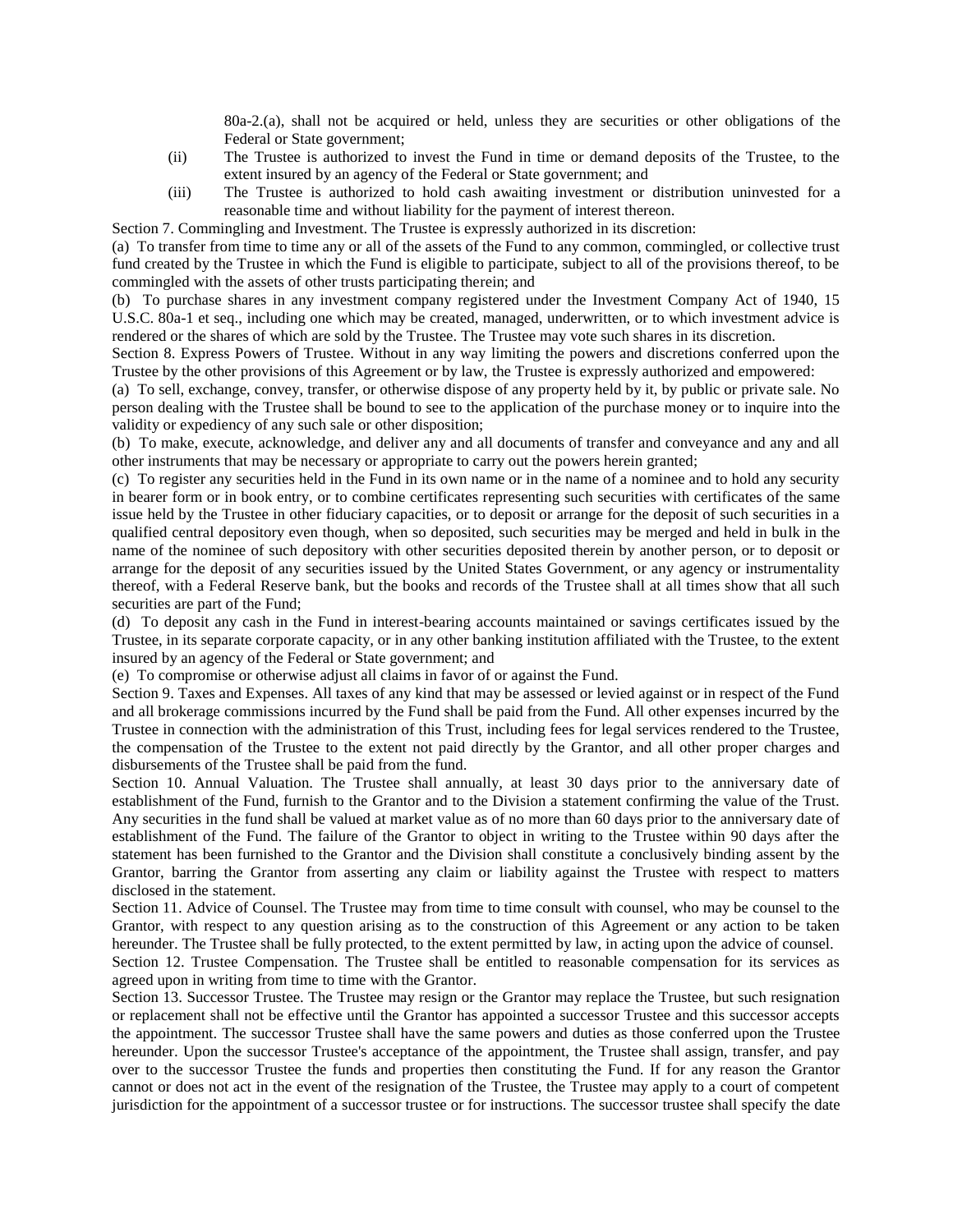on which it assumes administration of the trust in writing sent to the Grantor, the division, and the present Trustee by certified mail 10 days before such change becomes effective. Any expenses incurred by the Trustee as a result of any of the acts contemplated by this Section shall be paid as provided in section 9.

Section 14. Instructions to the Trustee. All orders, requests, and instructions by the Grantor to the Trustee shall be in writing, signed by such persons as are designated in the exhibit a or such other designees as the Grantor may designate by amendment to Exhibit A. The trustee shall be fully protected in acting without inquiry in accordance with the Grantor's orders, requests, and instructions. All orders, requests, and instructions by the Division to the Trustee shall be in writing, signed by the Division, or his designee, and the Trustee shall act and shall be fully protected in acting in accordance with such orders, requests, and instructions. The Trustee shall have the right to assume, in the absence of written notice to the contrary, that no event constituting a change or a termination of the authority of any person to act on behalf of the Grantor or Division hereunder has occurred. The trustee shall have no duty to act in the absence of such orders, requests, and instructions from the grantor or division, except as provided for herein.

Section 15. Notice of Nonpayment. The Trustee shall notify the Grantor and the Division by certified mail within 10 days following expiration of the 30-day period after the anniversary of the establishment of the Trust, if no payment is received from the Grantor during that period. After the pay-in period is completed, the Trustee shall not be required to send a notice of nonpayment.

Section 16. Amendment of Agreement. This Agreement may be amended by an instrument in writing executed by the Grantor, the Trustee, and the Division, or by the Trustee and the Division if the Grantor ceases to exist.

Section 17. Irrevocability and Termination. Subject to the right of the parties to amend this Agreement as provided in section 16, this Trust shall be irrevocable and shall continue until terminated at the written agreement of the Grantor, the Trustee, and the Division, or by the Trustee and the Division, if the Grantor ceases to exist. Upon termination of the Trust, all remaining trust property, less final trust administration expenses, shall be delivered to the Grantor.

Section 18. Immunity and Indemnification. The Trustee shall not incur personal liability of any nature in connection with any act or omission, made in good faith, in the administration of this Trust, or in carrying out any directions by the Grantor or the Division issued in accordance with this Agreement. The Trustee shall be indemnified and saved harmless by the Grantor or from the Trust fund, or both, from and against any personal liability to which the Trustee may be subjected by reason of any act or conduct in its official capacity, including all expenses reasonably incurred in its defense in the event the Grantor fails to provide such defense.

Section 19. Choice of Law. This Agreement shall be administered, construed, and enforced according to the laws of the State of North Carolina.

Section 20. Interpretation. As used in this agreement, words in the singular include the plural and words in the plural include the singular. The descriptive headings for each Section of this Agreement shall not affect the interpretation or the legal efficacy of this Agreement.

In Witness Whereof the parties have caused this Agreement to be executed by their respective officers duly authorized and their corporate seals to be hereunto affixed and attested as of the date first above written: The parties below certify that the wording of this agreement is identical to the wording specified in 15A NCAC 13B .1806(1) as were constituted on the date first above written.

[Signature of Grantor] [Title] Attest: [insert name of Corporation's Senior Management] [Title]

[Seal]

State of North Carolina

County of [Name of County]

On this [date], before me personally came [name of owner or operator] to me known, who, being by me duly sworn, did depose and say that she/he resides at [address], that she/he is [title] of [corporation], the corporation described in and which executed the above instrument; that she/he knows the seal of said corporation; that the seal affixed to such instrument is such corporate seal; that it was so affixed by order of the Board of Directors of said corporation, and that she/he signed her/his name thereto by like order.

Witness my hand and official seal this [Day] day of [Month], 20[Year].

[insert Signature of Notary]

Official Signature of Notary

[Notary's printed or typed name]

Notary Public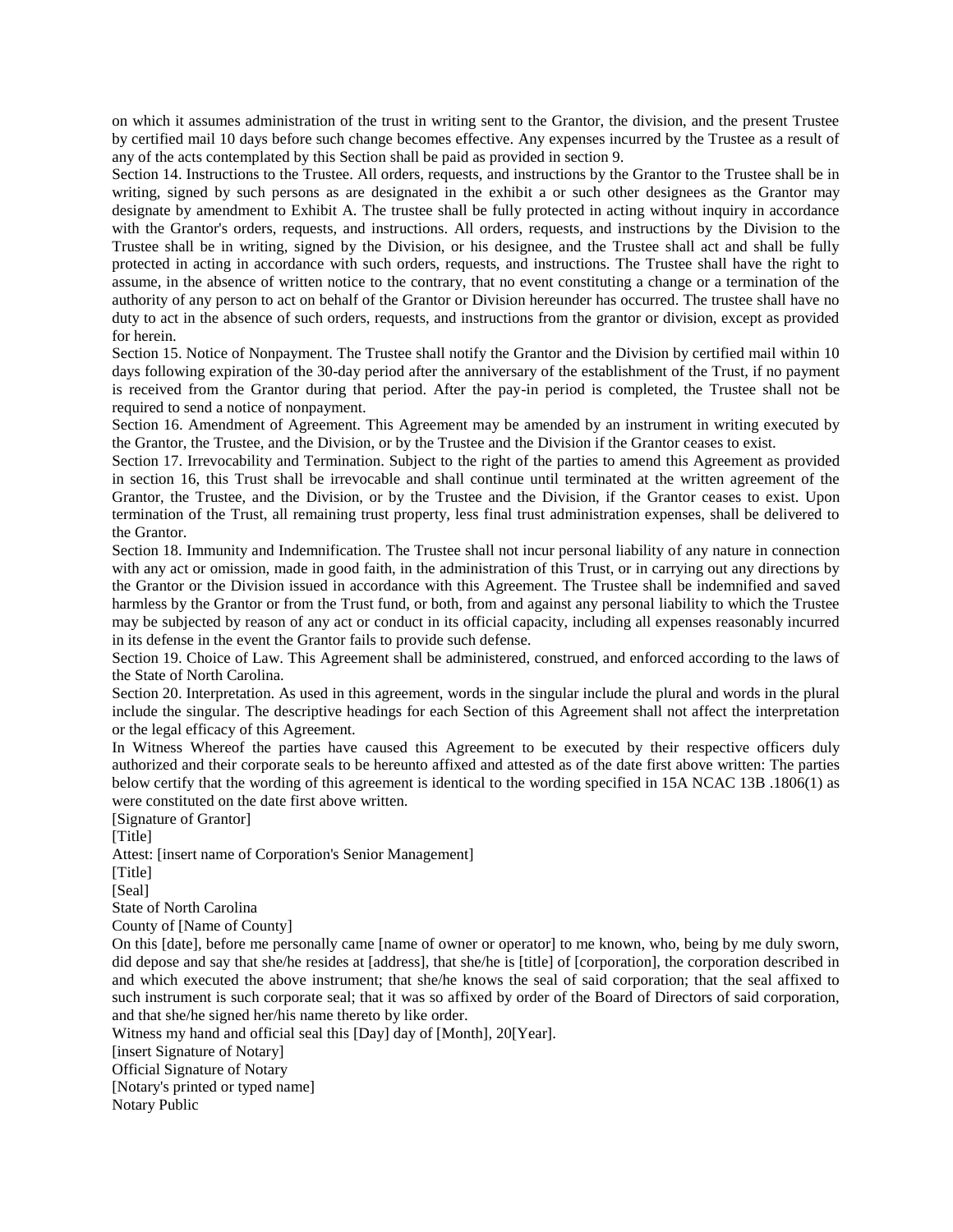[Official Seal] My commission expires: [insert Date of Commission Expiration] [Or for no corporate seal, see 15A NCAC 13B .1805(c) and utilize the certification of acknowledgement below] State of North Carolina County of [Name of County] I, [Name of Officer Taking Acknowledgment], a [Official Title of Officer Taking Acknowledgment], certify that [Name of Corporate Officer] personally came before me this day and acknowledged that he/she is [Title of Corporate Officer] of [insert Legal Name of Corporation], a corporation, and that he/she, as [insert Title of Officer], being authorized to do so, executed the foregoing on behalf of the corporation. Witness my hand and official seal this [Day] day of [Month], 20[Year]. [insert Signature of Notary] Official Signature of Notary [Notary's printed or typed name] Notary Public [Official Seal] My commission expires: [insert Date of Commission Expiration] [Signature of Trustee] [Title] Attest: [insert name] [Title] [Seal] State of North Carolina County of [Name of County] I, [Name of Officer Taking Acknowledgment], a [Official Title of Officer Taking Acknowledgment], certify that [Name of Corporate Officer] personally came before me this day and acknowledged that he/she is [Title of Corporate Officer] of [insert Legal Name of Corporation], a corporation, and that he/she, as [insert Title of Officer], being authorized to do so, executed the foregoing on behalf of the corporation. Witness my hand and official seal this [Day] day of [Month], 20[Year]. [insert Signature of Notary] Official Signature of Notary [Notary's printed or typed name] Notary Public [Official Seal] My commission expires: [insert Date of Commission Expiration] Schedule A for Trust Agreement [For Each Facility:] Facility Name: [Facility Name] Facility Address: [Facility Address] Permit Number: [Permit Number] Closure Costs: \$ [Amount] Post-Closure Care Costs: \$ [Amount] Corrective Action Program: \$ [Amount] Potential Assessment and Corrective Action: \$ [Amount] Total Aggregate Amount to be Funded by this Trust: \$ [Amount] Schedule B for Trust Agreement [For Standby Trust] Trust Property: This Fund shall consist of funds drawn from [insert type of mechanism] [ex. Letter of credit No.[insert number] dated [date] issued by [name of bank] at such time said funds are directly deposited into the Trust account. [For Funded Trust] Trust Property: This Fund shall consist of cash in the amount of \$[insert cash amount]. [Aggregate full amount of closure, post-closure care, any corrective action program, and potential assessment and corrective action from Schedule A.] OR, for pay-in period over the term of the initial permit or the remaining life of the solid waste management facility, include a payment schedule.

Trust Property: This Fund shall consist of annual cash payments made in accordance with the following schedule: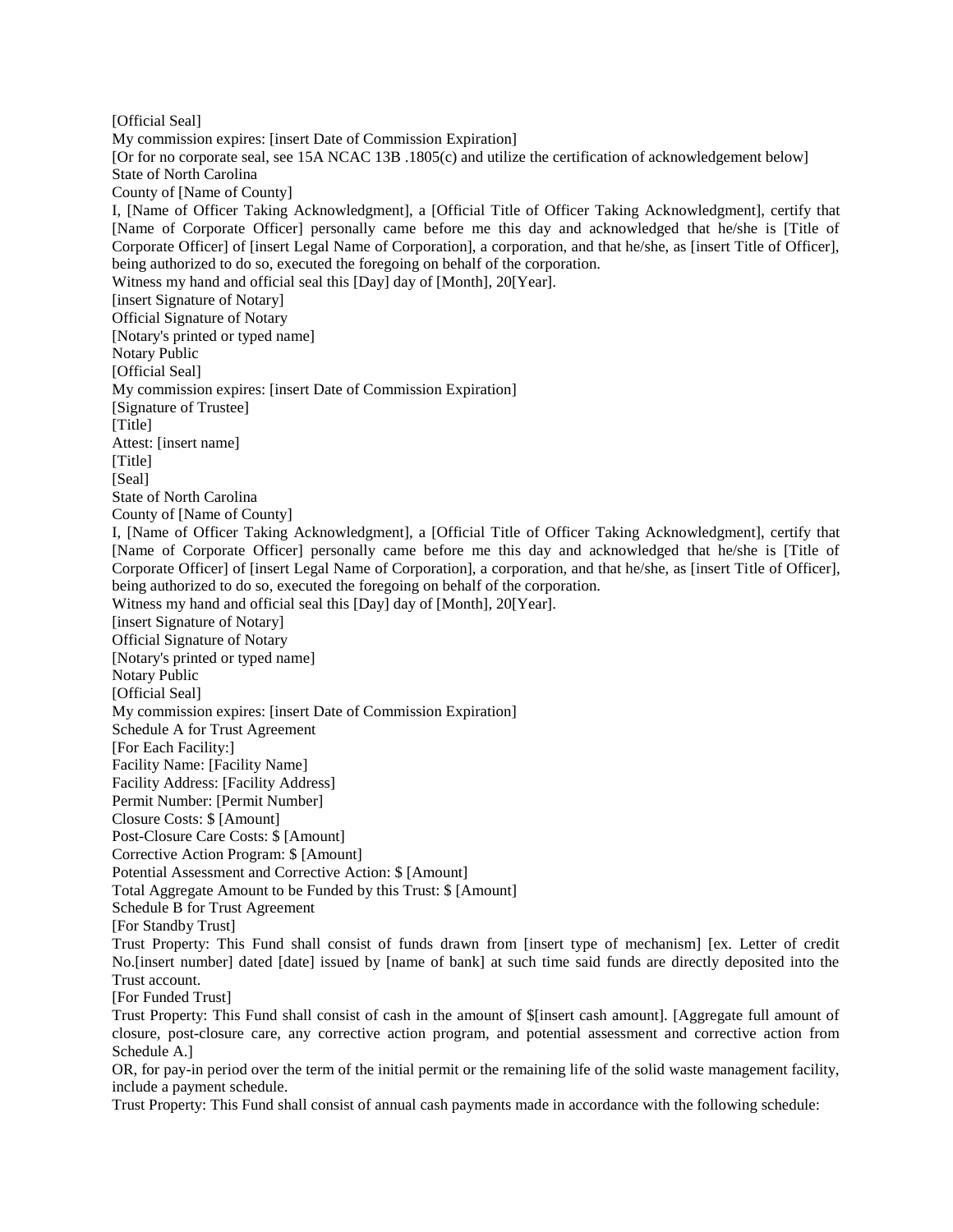[For Funded Trusts: For Each Facility:] Facility Name: [Facility Name] Facility Address: [Facility Address] Permit Number: [Permit Number] Initial Payment of \$[insert dollar amount] on [date of execution] for Cell 1 [insert date Agreement is executed.] Subsequent payment of \$[insert dollar amount], payable on [anniversary date of execution]. Subsequent payment of \$[insert dollar amount], payable on [anniversary date of execution]. Subsequent payment of \$[insert dollar amount], payable on [anniversary date of execution] Subsequent payment of \$[insert dollar amount], payable on [anniversary date of execution] Subsequent payment of \$[insert dollar amount], payable on [anniversary date of execution] Account Information: Account Number assigned to this Trust Agreement: [Account Number] Amount of Deposit: [Amount of Deposit (zero dollars if used for a standby trust)] Date: [Date] Bank/Branch location for this trust account: Bank/Branch Name: [Bank/Branch Name] Location Address: [Location Address] City & State: [City & State] Contact Person at Bank: Name: [Name] Title: [Title] Phone Number: [Phone Number] Exhibit A for Trust Agreement The following persons, acting singly or collectively, shall have the right to issue instructions to the Trustee pursuant to Section 14 of the Agreement: Name: [insert name] Position: [insert position] (2) A surety bond guaranteeing performance of closure, post-closure care, and corrective action programs as specified in Rule  $.1805(e)(2)$  of this Section shall be worded as follows, except that instructions in brackets are to be replaced with the relevant information and the brackets deleted: PERFORMANCE BOND Date bond executed: Effective date: Principal: [legal name and business address of owner or operator] Type of organization: [insert "individual", "joint venture", "partnership", or "corporation"] State of incorporation: Surety(ies): [name(s) and business address(es)] [For Each Facility] Solid Waste Section Permit Number: [insert NCDEQ permit number] Facility name: [insert facility name] Facility address: [insert facility address] Closure cost: [insert approved closure cost] Post-closure care cost: [insert approved post-closure care cost] Corrective action program cost: [insert current corrective action program cost] Total penal sum of bond: \$[insert total sum of bond] Liability Limit: \$ [insert bonding company's liability limit] Surety's bond number: [insert issued bond number] Know All Persons By These Presents, That we, the Principal and Surety(ies) hereto are firmly bound to the North

Carolina Division of Waste Management (hereinafter called the Division), in the above penal sum for the payment of which we bind ourselves, our heirs, executors, administrators, successors, and assigns jointly and severally; provided that, where the Surety(ies) are corporations acting as co-sureties, we, the Sureties, bind ourselves in such sum "jointly and severally" only for the purpose of allowing a joint action or actions against any or all of us, and for all other purposes each Surety binds itself, jointly and severally with the Principal, for the payment of such sum only as is set forth opposite the name of such Surety, but if no limit of liability is indicated, the limit of liability shall be the full amount of the penal sum.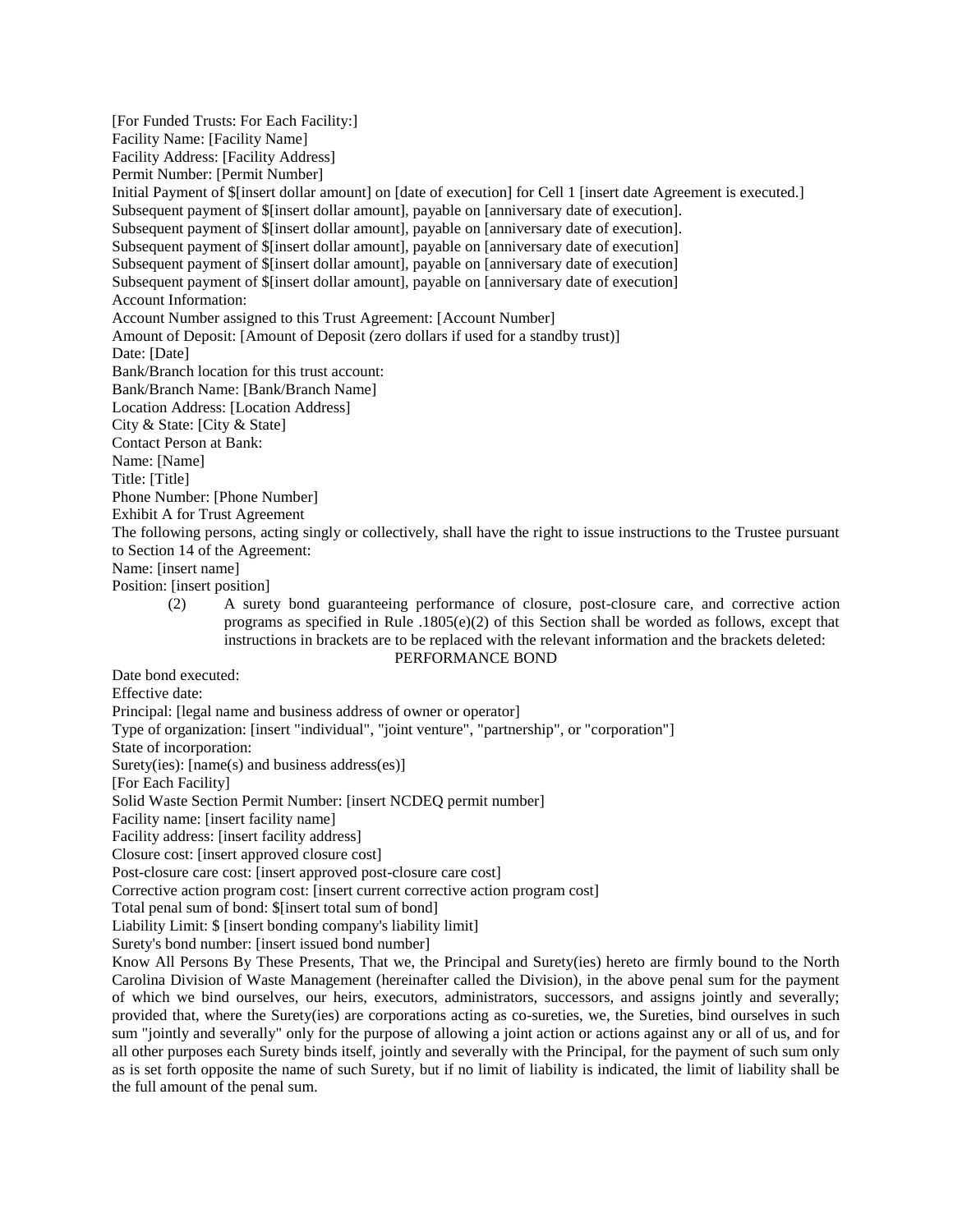Whereas, said Principal is required, under 15A NCAC 13B as amended, to have a permit in order to own or operate each solid waste management facility identified above, and

Whereas, said Principal is required to provide financial assurance for closure, post-closure care, or corrective action programs as a condition of the permit, and

Whereas, said Principal shall establish a standby trust fund as is required when a surety bond is used to provide such financial assurance;

Now, Therefore, the conditions of this obligation are such that if the Principal shall faithfully perform closure, whenever required to do so, of each facility for which this bond guarantees closure, in accordance with the closure plan and other requirements of the permit, as such plan and permit may be amended, pursuant to all applicable laws, statutes, rules, and regulations, as such laws, statutes, rules, and regulations may be amended,

And, if the Principal shall faithfully perform post-closure care of each facility for which this bond guarantees postclosure care, in accordance with the post-closure care plan and other requirements of the permit, as such plan and permit may be amended, pursuant to all applicable laws, statutes, rules, and regulations as such laws, statutes, rules, and regulations may be amended,

And, if the Principal shall faithfully perform corrective action of each facility for which this bond guarantees corrective action, in accordance with the corrective action program and other requirements of the permit, as such program and permit may be amended, pursuant to all applicable laws, statutes, rules, and regulations as such laws, statutes, rules, and regulations may be amended,

Or, if the Principal shall provide alternate financial assurance and obtain the Division's written approval of such assurance, within 90 days after the date notice of cancellation is received by both the Principal and the Division from the Surety(ies), then this obligation shall be null and void, otherwise it is to remain in full force and effect.

The Surety(ies) shall become liable on this bond obligation only when the Principal has failed to fulfill the conditions described above.

Upon notification by the Division that the Principal has been found in violation of the closure requirements for a facility for which this bond guarantees performance of closure, the Surety(ies) shall either perform closure in accordance with the closure plan and other permit requirements or place the closure amount guaranteed for the facility into the standby trust fund as directed by the Division.

Upon notification by the Division that the Principal has been found in violation of the post-closure care requirements for a facility for which this bond guarantees performance of post-closure care, the Surety(ies) shall either perform post-closure care in accordance with the post-closure care plan and other permit requirements or place the postclosure care amount guaranteed for the facility into the standby trust fund as directed by the Division.

Upon notification by the Division that the Principal has been found in violation of the corrective action requirements for a facility for which this bond guarantees performance of corrective action, the Surety(ies) shall either perform corrective action in accordance with the corrective action program and other permit requirements or place the corrective action amount guaranteed for the facility into the standby trust fund as directed by the Division.

Upon notification by the Division that the Principal has failed to provide alternate financial assurance and obtain written approval of such assurance from the Division during the 90 days following receipt by both the Principal and the Division of a notice of cancellation of the bond, the Surety(ies) shall place funds in the amount guaranteed for the facility(ies) into the standby trust fund as directed by the Division.

The Surety(ies) hereby waive(s) notification of amendments to closure and post-closure care plans, and corrective action programs, permits, applicable laws, statutes, rules, and regulations and agrees that no such amendment shall in any way alleviate its (their) obligation on this bond.

The liability of the Surety(ies) shall not be discharged by any payment or succession of payments hereunder, unless and until such payment or payments shall amount in the aggregate to the penal sum of the bond, but in no event shall the obligation of the Surety(ies) hereunder exceed the amount of said penal sum.

The Surety(ies) may cancel the bond by sending notice of cancellation by certified mail to the owner or operator and to the Division, provided, however, that cancellation shall not occur during the 120 days beginning on the date of receipt of the notice of cancellation by both the Principal and the Division, as evidenced by the return receipts.

The Principal may terminate this bond by sending written notice to the Surety(ies), provided, however, that no such notice shall become effective until the Surety(ies) receive(s) written authorization for termination of the bond by the Division.

[The following paragraph is an optional rider that may be included but is not required.]

Principal and Surety(ies) hereby agree to adjust the penal sum of the bond yearly so that it guarantees a new closure, post-closure care, or corrective action program amount, provided that the penal sum does not increase by more than 20 percent in any one year, and no decrease in the penal sum takes place without the written permission of the Division.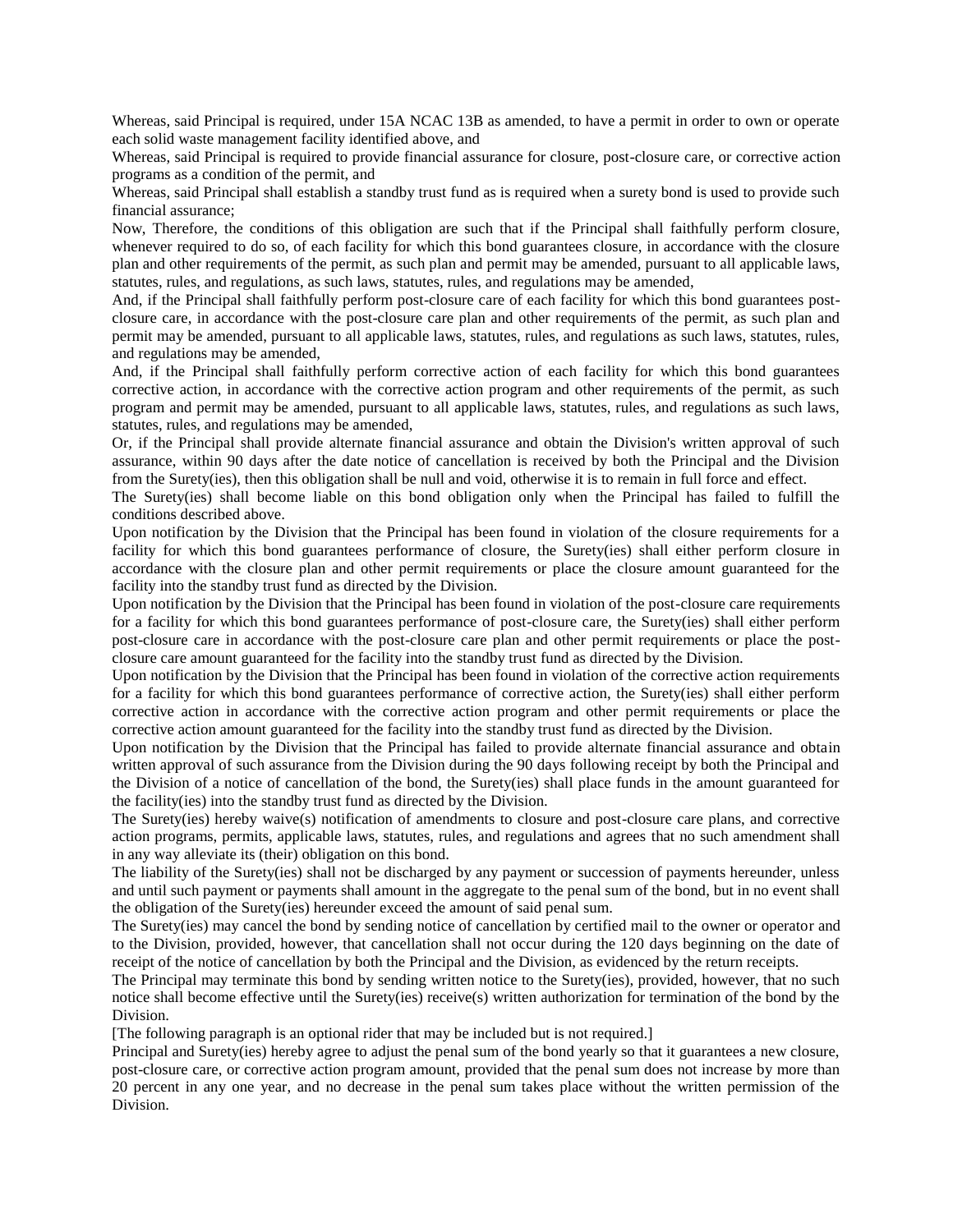In Witness Whereof, The Principal and Surety(ies) have executed this Performance Bond and have affixed their seals on the date set forth above.

The persons whose signatures appear below hereby certify that they are authorized to execute this surety bond on behalf of the Principal and Surety(ies) and that the wording of this surety bond is identical to the wording specified in 15A NCAC 13B .1806(2) as was constituted on the date this bond was executed.

Principal [Signature(s)] [Name(s)]  $[Title(s)]$ [Corporate seal] [For no corporate seal, see Rule .1805(c)] Corporate Surety(ies) [Names and address of contact] State of incorporation: Surety's state of incorporation] Liability limit: \$ [Surety's liability limit] [Signature(s)] [Names(s) and title(s)] [Corporate seal]

[For no corporate seal, see Rule .1805(c)]

[For every co-surety, provide signature(s), corporate seal, and other information in the same manner as for Surety above.]

Bond premium: \$ [bond premium]

(3) A surety bond guaranteeing payment of closure and post-closure care as specified in Rule .1805(e)(2) of this Section shall be worded as follows, except that instructions in brackets are to be replaced with the relevant information and the brackets deleted:

#### PAYMENT BOND

Date bond executed: [insert date of bond execution]

Effective date: [insert effective date]

Principal: [legal name and business address of owner or operator]

Type of organization: [insert "individual", "joint venture", "partnership", or "corporation"]

State of incorporation: [insert state of incorporation]

Surety(ies): [name(s), business address(es), and contact information]

[For Each Facility]

Solid Waste Section Permit Number: [insert NCDEQ permit number]

Facility name: [insert facility name]

Facility address: [insert facility address]

Closure cost: [insert dollar amount for closure]

Post-closure care cost: [insert dollar amount for post-closure care]

Total penal sum of bond: \$[insert total cost of the bond]

Liability Limit: \$[insert underwriting limit of the surety company]

Surety's bond number: [insert bond number issued by surety]

Know All Persons By These Presents, That we, the Principal and Surety(ies) hereto are firmly bound to the North Carolina Division of Waste Management (hereinafter called the Division), in the above penal sum for the payment of which we bind ourselves, our heirs, executors, administrators, successors, and assigns jointly and severally; provided that, where the Surety(ies) are corporations acting as co-sureties, we, the Sureties, bind ourselves in such sum "jointly and severally" only for the purpose of allowing a joint action or actions against any or all of us, and for all other purposes each Surety binds itself, jointly and severally with the Principal, for the payment of such sum only as is set forth opposite the name of such Surety, but if no limit of liability is indicated, the limit of liability shall be the full amount of the penal sum.

Whereas, said Principal is required, 15A NCAC 13B as amended, to have a permit in order to own or operate each solid waste management facility identified above, and

Whereas, said Principal is required to provide financial assurance for closure or post-closure care as a condition of the permit, and

Whereas, said Principal shall establish a standby trust fund as is required when a surety bond is used to provide such financial assurance;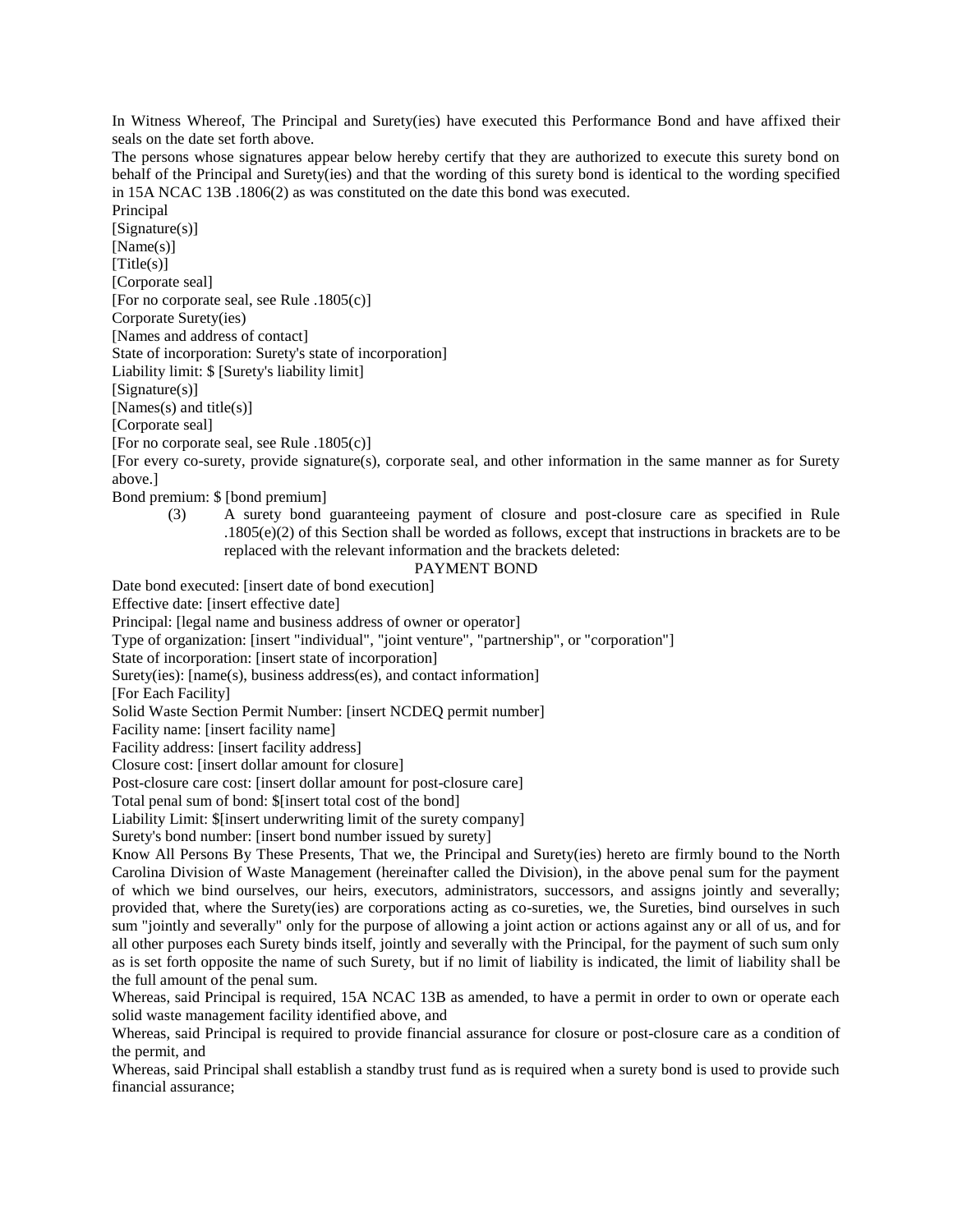Now, Therefore, the conditions of the obligation are such that if the Principal shall faithfully, before the beginning of final closure and post-closure of each facility identified above, fund the standby trust fund in the amount(s) identified above for the facility,

Or, if the Principal shall fund the standby trust fund in such amount(s) within 15 days after a final order to begin closure and post-closure care is issued by the Division or a U.S. district court or other court of competent jurisdiction.

Or, if the Principal shall provide alternate financial assurance and obtain the Division's written approval of such assurance, within 90 days after the date notice of cancellation is received by both the Principal and the Division from the Surety(ies), then this obligation shall be null and void; otherwise it is to remain in full force and effect.

The Surety(ies) shall become liable on this bond obligation only when the Principal has failed to fulfill the conditions described above. Upon notification by the Division that the Principal has failed to perform as guaranteed by this bond, the Surety(ies) shall place funds in the amount guaranteed for the facility(ies) into the standby trust fund as directed by the Division.

The liability of the Surety(ies) shall not be discharged by any payment or succession of payments hereunder, unless and until such payment or payments shall amount in the aggregate to the penal sum of the bond, but in no event shall the obligation of the Surety(ies) hereunder exceed the amount of said penal sum.

The Surety(ies) may cancel the bond by sending notice of cancellation by certified mail to the Principal and to the Division, provided, however, that cancellation shall not occur during the 120 days beginning on the date of receipt of the notice of cancellation by both the Principal and the Division, as evidenced by the return receipts.

The Principal may terminate this bond by sending written notice to the Surety(ies), provided, however, that no such notice shall become effective until the Surety(ies) receive(s) written authorization for termination of the bond by the Division.

[The following paragraph is an optional rider that may be included but is not required.]

Principal and Surety(ies) hereby agree to adjust the penal sum of the bond yearly so that it guarantees a new closure, post-closure care, or corrective action program amount, provided that the penal sum does not increase by more than 20 percent in any one year, and no decrease in the penal sum takes place without the written permission of the Division.

In Witness Whereof, the Principal and Surety(ies) have executed this Financial Guarantee Bond and have affixed their seals on the date set forth above.

The persons whose signatures appear below hereby certify that they are authorized to execute this surety bond on behalf of the Principal and Surety(ies) and that the wording of this surety bond has not been changed as were constituted on the date this bond was executed.

Principal [Signature(s)] [Name(s)]  $[Title(s)]$ [Corporate seal] [For no corporate seal, see Rule .1805(c)] Corporate Surety(ies) [Name and address] State of incorporation: [Surety's state of incorporation] Liability limit: \$[Surety's liability limit] [Signature(s)] [Name(s) and title(s)] [Corporate seal] [For no corporate seal, see Rule .1805(c)]

[For each co-surety, provide signature(s), corporate seal, and other information in the same manner as for Surety above.]

Bond premium: \$[bond premium]

(4) A letter of credit, as specified in Rule .1805(e)(3) of this Section, shall be worded as follows, except that instructions in brackets are to be replaced with the relevant information and the brackets deleted:

IRREVOCABLE STANDBY LETTER OF CREDIT

North Carolina Department of Environmental Quality Division of Waste Management Solid Waste Section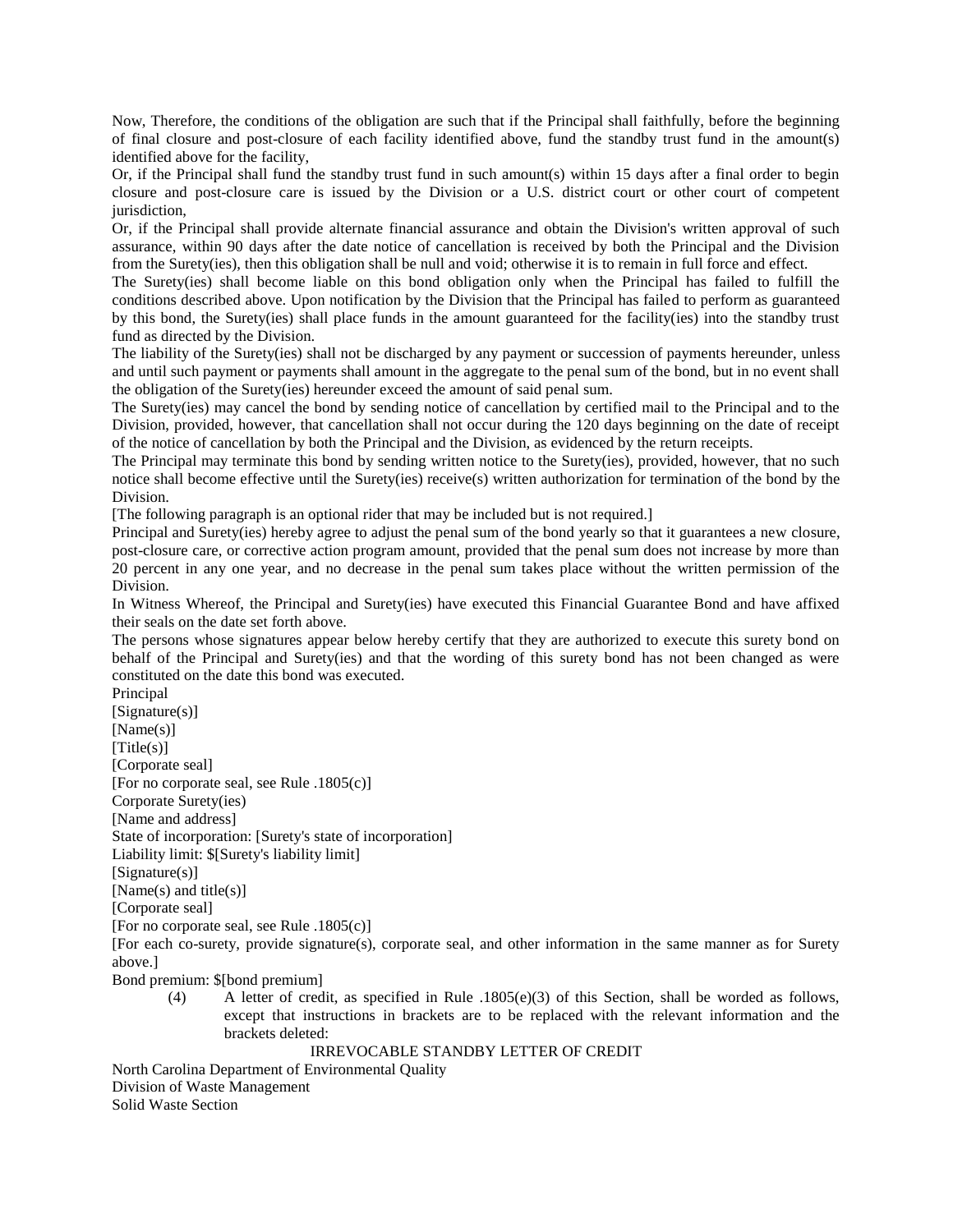1646 Mail Service Center Raleigh, North Carolina 27699-1646

Dear Sir/Madam:

We hereby establish our Irrevocable Standby Letter of Credit No. [insert mechanism number] in your favor, at the request and for the account of [owner's or operator's name and address] up to the aggregate amount of [in words] U.S. dollars \$[insert U.S. dollar amount], available upon presentation of

(1) your sight draft, bearing reference to this letter of credit No. [insert mechanism number], and

(2) your signed statement reading as follows: "I certify that the amount of the draft is payable pursuant to requirements of N.C. General Statute 130A-295.2(f) and 15A NCAC 13B because the applicant has failed to properly close and clean up the solid waste management facility, to perform post-closure maintenance and monitoring at the facility, or to remediate the facility in accordance with applicable statutes, rules and permit conditions."

This letter of credit is effective as of [date] and shall expire on [date at least 1 year later], but such expiration date shall be automatically extended for a period of [at least 1 year] on [date] and on each successive expiration date, unless, at least 120 days before the current expiration date, we notify both you and [owner's or operator's name] by certified mail that we have decided not to extend this letter of credit beyond the current expiration date. In the event you are so notified, any unused portion of the credit shall be available upon presentation of your sight draft for 120 days after the date of receipt by both you and [owner's or operator's name], as shown on the signed return receipts.

Whenever this letter of credit is drawn on, under and in compliance with the terms of this credit, we shall duly honor such draft upon presentation to us, and we shall deposit the amount of the draft directly into the standby trust fund of [owner's or operator's name] in accordance with your instructions.

We certify that the wording of this letter of credit is identical to the wording specified in 15A NCAC 13B .1806(4) as were constituted on the date shown immediately below.

[Signature(s) and title(s) of official(s) of issuing institution], [Date]

This credit is subject to [insert "the most recent edition of the Uniform Customs and Practice for Documentary Credits, published by the International Chamber of Commerce," or "the Uniform Commercial Code"].

(5) A certificate of insurance, as specified in Rule .1805(e)(4) of this Section, shall be worded as follows, except that instructions in brackets are to be replaced with the relevant information and the brackets deleted:

### CERTIFICATE OF INSURANCE FOR CLOSURE OR POST-CLOSURE CARE

Name and Address of Insurer

(herein called the "Insurer"):

Name and Address of Insured

(herein called the "Insured"):

Facilities Covered: [List for each facility: The Solid Waste Section Permit Number, name, address, and the amount of insurance for closure or the amount for post-closure care (these amounts for all facilities covered shall total the face amount shown below).]

Face Amount: [insert dollar amount of face value]

Policy Number: [insert insurance policy number]

Effective Date: [insert effective date]

The Insurer hereby certifies that it has issued to the Insured the policy of insurance identified above to provide financial assurance for [insert "closure" or "closure and post-closure care" or "post-closure care"] for the facilities identified above.

The Insurer further warrants that such policy conforms in all respects with the requirements of 40 CFR 258.74(d)(July 1, 2010 edition) and 15A NCAC 13B .1805, as applicable and as such regulations were constituted on the date shown immediately below. It is agreed that any provision of the policy inconsistent with such regulations is hereby amended to eliminate such inconsistency.

Whenever requested by the North Carolina Division of Waste Management (Division), the Insurer agrees to furnish to the Division a duplicate original of the policy listed above, including all endorsements thereon.

I hereby certify that the wording of this certificate is identical to the wording specified in 15A NCAC 13B .1806(5) as were constituted on the date shown immediately below.

[Authorized signature for Insurer]

[Name of person signing]

[Title of person signing]

Signature of witness or notary:

[Date]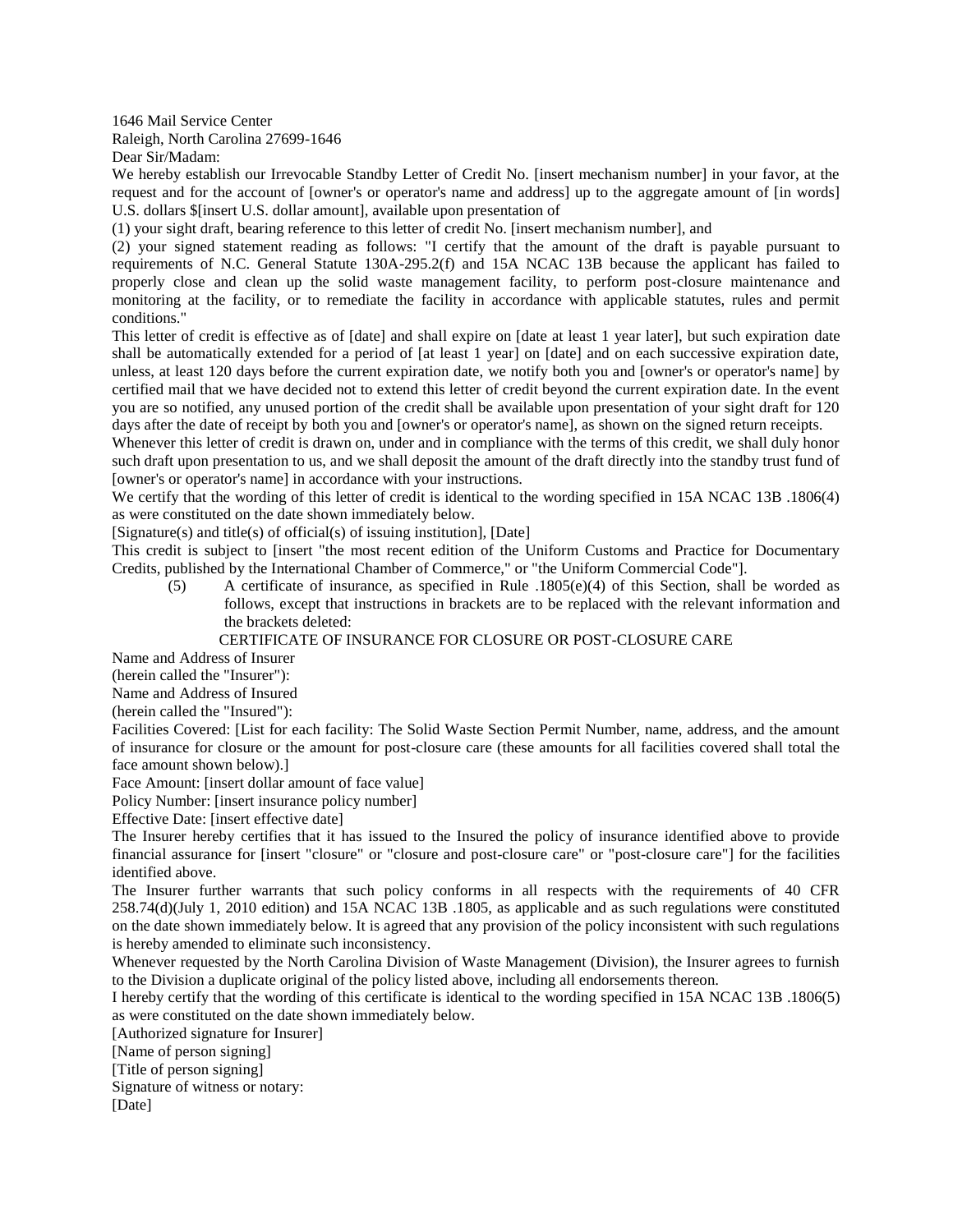(6) A corporate financial test, as specified in Rule .1805(e)(5) of this Section, shall be worded as follows, except that instructions in brackets are to be replaced with the relevant information and the brackets deleted:

## CORPORATE FINANCIAL TEST

[Date]

North Carolina Department of Environmental Quality Division of Waste Management Solid Waste Section Chief 1646 Mail Service Center Raleigh, NC 27699-1646 Dear Sir/Madam:

I am the chief financial officer of [name and address of firm]. This letter is in support of this firm's use of the corporate financial test to demonstrate financial assurance for closure, post-closure care, corrective action programs, and potential assessment and corrective action (if applicable), as specified in the Solid Waste Management Act, North Carolina General Statute 130A-295.2(f) and 40 C.F.R. 258.74(e)(July 1, 2010 edition).

[For each solid waste management facility, including its permit identification number, name, address, and closure, post-closure care, corrective action programs, and potential assessment and corrective action (if applicable) cost estimates. Identify for each cost estimate whether it is for closure or post-closure care, corrective action programs, or potential assessment and corrective action.]

The firm is the owner or operator of the following solid waste management facilities for which financial assurance for closure, post-closure care, corrective action programs, and potential assessment and corrective action (if applicable), is demonstrated through the corporate financial test. The current cost estimates for closure, post-closure care, corrective action programs, and potential assessment and corrective action (if applicable), covered by the test are shown for each facility:

Name: [insert legal entity /principal name]

Office Address: [insert physical address of legal entity/principal]

Facility Address: [insert physical address of permitted facility]

Permit No.: [insert NCDEQ issued permit number]

Closure Cost Estimate: [insert dollar amount for closure]

Post-Closure Care Cost Estimate: [insert dollar amount for post-closure care]

Corrective Action Program Cost Estimate: [insert dollar amount for current corrective action program]

Potential Assessment and Corrective Action Cost Estimate: [insert dollar amount for potential assessment and corrective action]

Identify any underground injection control (UIC) facilities under 15A NCAC 02D .0400 and 15A NCAC 02C .0200, petroleum underground storage tank (UST) facilities under 15A NCAC 02N .0100 through .0800, polychlorinated biphenyl (PCB) storage facilities under 15A NCAC 02O .0100 and 15A NCAC 02N .0100, and hazardous waste treatment, storage, and disposal facilities (TSDF's) under 15A NCAC 13A .0109 and .0110 that are owned by either the owner/operator or the guarantor and/or are facilities that are covered by a financial test or corporate guarantee. Provide a separate description for each type of facility, if applicable (if not applicable write "None").

Name: [insert legal entity/principal name]

Office Address: [insert physical address of legal entity/principal]

Facility Address: [insert physical address of permitted facility]

Permit No.: [insert NCDEQ issued permit number]

Closure Cost Estimate: [insert dollar amount for closure]

Post-Closure Care Cost Estimate: [insert dollar amount for post-closure care]

Corrective Action Program Cost Estimate: [insert dollar amount for current corrective action program]

Potential Assessment and Corrective Action Cost Estimate: [insert dollar amount for potential assessment and corrective action]

This firm [insert "is required" or "is not required"] to file a Form 10K with the Securities and Exchange Commission (SEC) for the latest fiscal year.

The fiscal year of this firm ends on [month, day]. The figures for the following items marked with an asterisk are derived from this firm's independently audited, year-end financial statements for the latest completed fiscal year, ended [date].

Fill in all applicable parts of the Financial Test and either Alternative I, or Alternative II, or Alternative III below. Financial Test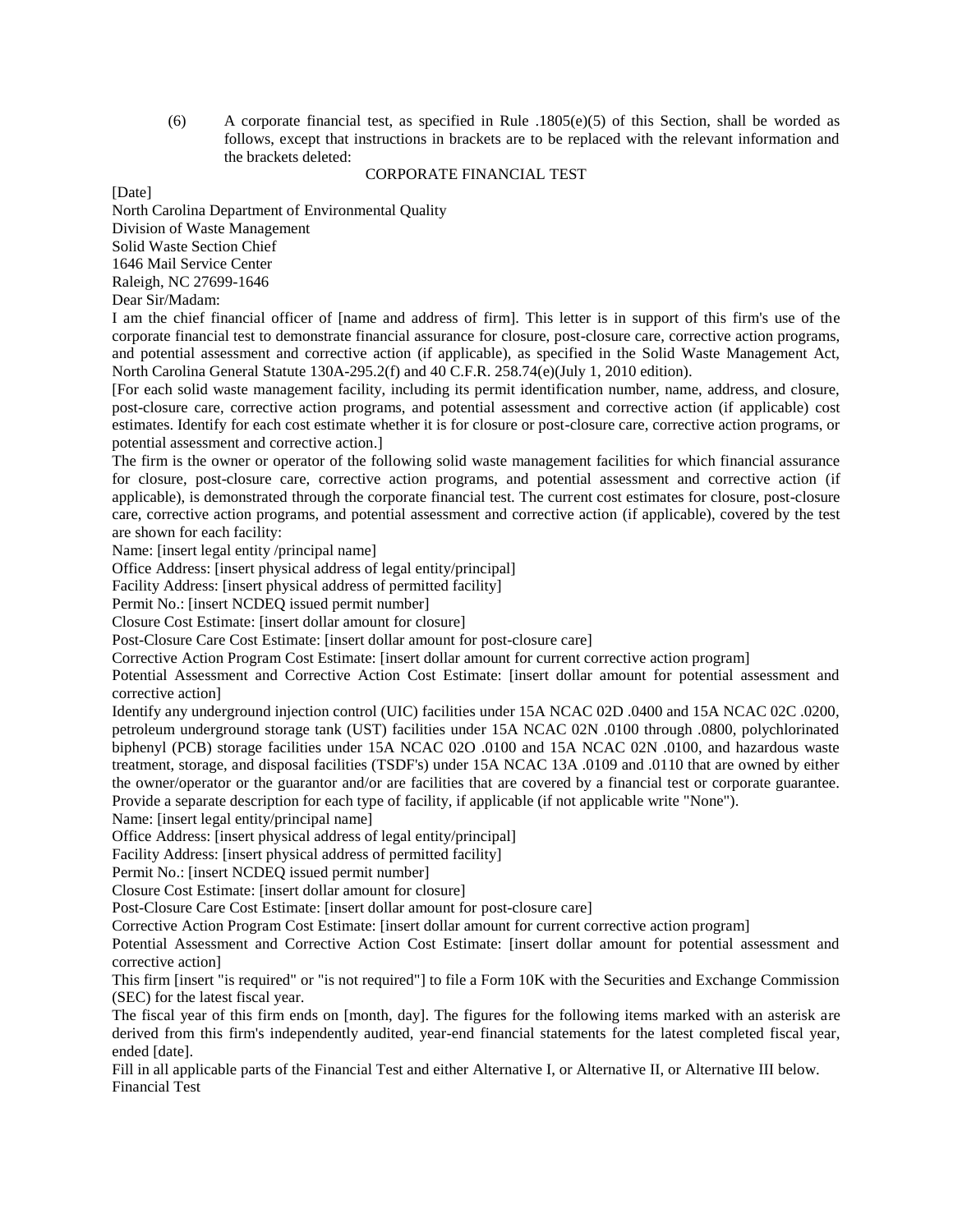1. Sum of current closure, post-closure care, corrective action program, and potential assessment and corrective action cost estimates (if applicable) and guarantees from all of the solid waste management facilities in paragraphs 1 or 2 above: \$ [insert dollar amount]

2. All other cost estimates and guarantees required for UIC facilities, petroleum UST facilities, PCB storage facilities, and TSDF's listed in paragraph 3 above. \$ [insert dollar amount]

3. Tangible net worth (defined as tangible assets – liabilities. Tangible assets do not include intangibles such as goodwill or rights to patents and royalties). \$ [insert dollar amount]

4. Net Worth \$ [insert dollar amount]

5. Total liabilities - If any portion of the current closure, post-closure care, corrective action program, and potential assessment and corrective action cost estimates (if applicable), or guarantees identified above are recognized as liabilities in the audited financial statements, you must submit a special report from the independent certified public accountant (CPA), unless you can answer "yes" to item # 9. \$ [insert dollar amount]

6. The sum of net income plus depreciation, depletion, and amortization (Use for Alternative III): \$ [insert dollar amount]

7. Total assets in the U.S.: \$ [insert dollar amount]

8. Sum of line 1 plus line 2 from above and any other environmental obligations covered by a financial test: \$ [insert dollar amount]

9. Is line 3 greater than the sum of line 8 plus \$10 million? [Yes or No]

If "No", and you have provided a report from the independent CPA that the environmental obligations have been recognized as liabilities in the audited financial statements, then go to Item 9(a).

9a. Is line 3 greater than the sum of \$10 million plus any guarantees not recognized as liabilities? [Yes or No]

10. Is line 7 greater than line 8? [Yes or No]

If the financial data provided for items 3 through 7 above differs from what was provided in the audited financial statements, a special report from the certified public accountant shall be provided as described in 40 CFR  $258.74(e)(2)(i)(C)$ .

Alternative I

1. Current bond rating of most recent senior unsubordinated bond issue of this firm and name of rating service: [current bond rating and name of rating service]

2. Date of bond issue: [insert date of bond issued]

3. Date of final maturity of bond: [insert final maturity date of bond]

Alternative II

1. Is the above line 5 divided by the above line 4 less than 1.5? [Yes or No]

Alternative III

1. Is (the above line 6 minus \$10 million) divided by the above line 5 greater than 0.1? [Yes or No]

As evidence that [Firm] meets the conditions of the Corporate Financial Test, attached hereto is a copy of the following:

Please check applicable responses.

( ) 1. Independent CPA's unqualified opinion of our financial statements for our latest completed fiscal year.

( ) 2. Special report from CPA, if financial data in this letter is different than in audited financial statements. [See 40 CFR 258.74(e)(2)(i)(C)].

( ) 3. Report from CPA (if answer to item #9 of the financial test is No) verifying all of covered environmental obligations covered by test have been recognized as liabilities in the audited financial statements, how the obligations were measured and reported, and that tangible net worth of the firm is at least \$10 million dollars plus the amount of any guarantees not recognized as liabilities. [See 40 CFR  $258.74(e)(2)(i)(D)$ ]

I hereby certify that [name of firm] meets the requirements of [Fill in Alternative I, Alternative II, or Alternative III] in support of [name of facility(s)] use of the corporate financial test to demonstrate financial assurance as required by the Solid Waste Management Act, North Carolina General Statute 130A-295.2(f) and 40 C.F.R. 258.74(e)(July 1, 2010 edition).

[Signature]

[Name]

[Title]

[Date]

(7) A local government financial test, as specified in Rule .1805(e)(6) of this Section, shall be worded as follows, except that instructions in brackets are to be replaced with the relevant information and the brackets deleted:

# LETTER FROM CHIEF FINANCIAL OFFICER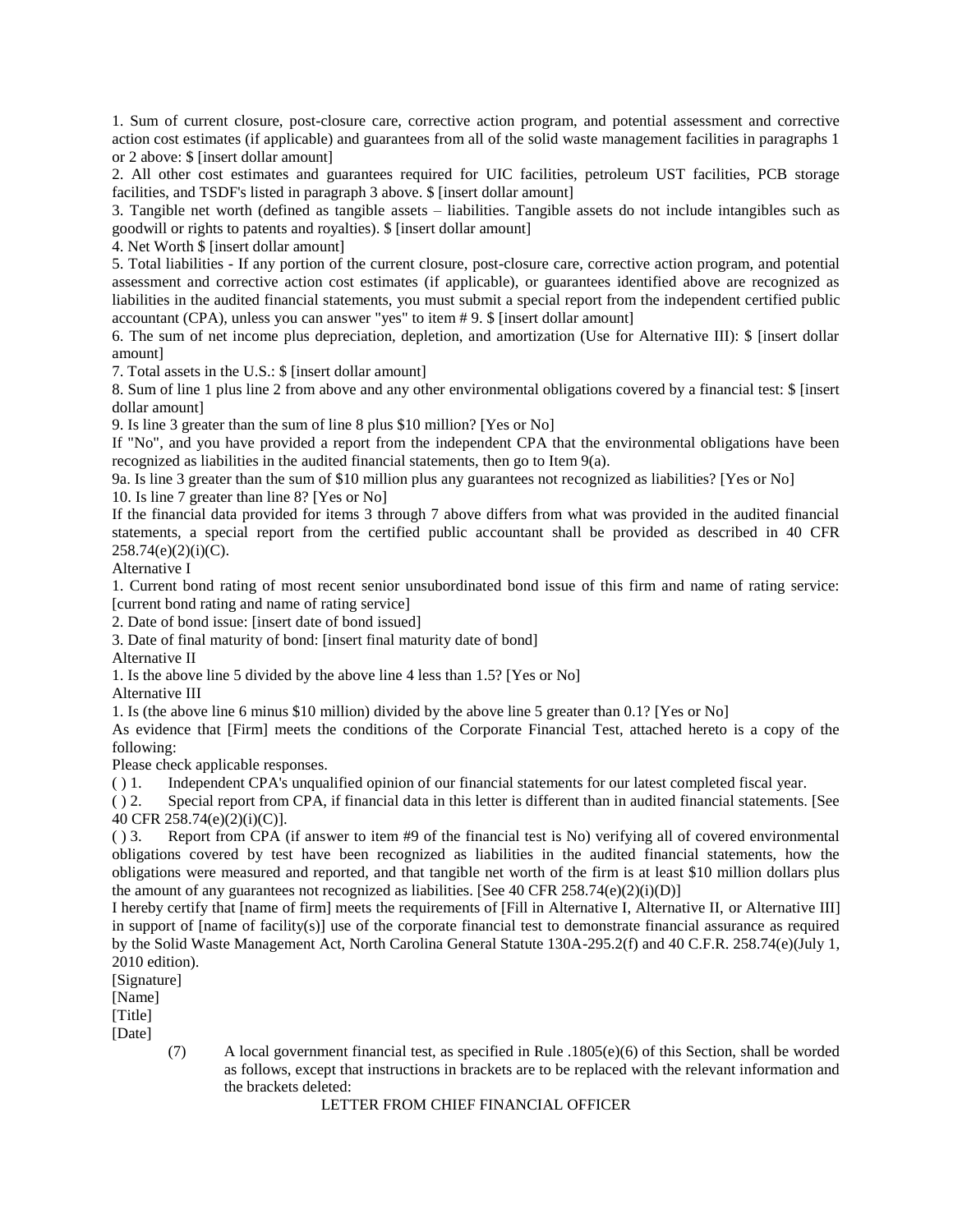[Address to the Department of Environmental Quality, Division of Waste Management, Solid Waste Section, 1646 Mail Service Center, Raleigh, North Carolina 27699-1646.]

I am the chief financial officer of [name and address of unit of local government]. This letter is in support of this unit of local government's use of the financial test to demonstrate financial assurance, as specified in 15A NCAC 13B .1805(e)(6).

[Fill out the following paragraph regarding the solid waste management facilities and associated cost estimates. For each facility, include its permit number, name, address and current closure, post-closure care, corrective action program, or potential assessment and corrective action cost estimates. Identify each cost estimate as to whether it is for closure, post-closure care, or a corrective action program.]

This unit of local government is the owner or operator of the following facilities for which financial assurance for closure, post-closure care, corrective action programs, or potential assessment and corrective action is demonstrated through the financial test specified in 15A NCAC 13B .1805(e)(6). The current closure, post-closure care, corrective action programs, or potential assessment and corrective action cost estimates covered by the test are shown for each facility:

[For Each Facility]

Solid Waste Section Permit Number: [insert NCDEQ issued permit number]

Facility name:[insert facility name]

Facility address: [insert physical address of facility]

Closure cost: [insert dollar amount of closure]

Post-closure care cost: [insert dollar amount of post-closure]

Corrective action program cost: [insert dollar amount of current corrective action]

Potential assessment and corrective action cost: [insert dollar amount of potential assessment and corrective action] Total Costs to be Assured: [Total Costs to be Assured by this test – include costs for all facilities]:

The fiscal year of this unit of local government ends on [month, day, year]. The Indicators of Financial Strength section below is based off of the local government's financial strength of the previous year, as indicated by general accounting practices.

[Local Government completing the Local Government Test are to either complete the Ratio Indicator of Financial Strength or the Bond Rating Indicator of Financial Strength section below.]

# RATIO INDICATORS OF FINANCIAL STRENGTH

1. Sum of current closure, post-closure care, and corrective action program cost estimates [total of all cost estimates shown in the paragraphs above] \$[insert dollar amount of all cost estimates/environmental liability for solid waste management facilities]

2. Sum of cash and investments: \$ [insert dollar amount]

3. Total expenditures: \$ [insert dollar amount]

4. Annual debt service: \$ [insert dollar amount]

5. Assured environmental costs to demonstrate financial responsibility in the following amounts under Division rules:

Solid Waste Management Facilities under 15A NCAC 13B: \$ [insert dollar amount]

Hazardous waste treatment, storage, and disposal facilities under 15A NCAC 13A .0109 and .0110: \$ [insert dollar amount]

Petroleum underground storage tanks under 15A NCAC 02N .0100 - .0800: \$ [insert dollar amount]

Underground injection control system facilities under 15A NCAC 02D .0400 and 15A NCAC 02C .0200: \$ [insert dollar amount]

PCB commercial storage facilities under 15A NCAC 02O .0100 and 15A NCAC 02N .0100: \$ [insert dollar amount]

Total assured environmental costs: \$ [insert total dollar amount]

6. Total Annual Revenue: \$ [insert dollar amount]

Circle either "yes" or "no" to the following questions.

7. Is line 5 divided by line 6 less than or equal to 0.43? yes/no

8. Is line 2 divided by line 3 greater than or equal to 0.05? yes/no

9. Is line 4 divided by line 3 less than or equal to 0.20? yes/no

# BOND RATING INDICATOR OF FINANCIAL STRENGTH

1. Sum of current closure, post-closure care, and corrective action program cost estimates [total of all cost estimates shown in the paragraphs above]: \$ [insert dollar amount of all cost estimates/environmental liability for solid waste management facilities]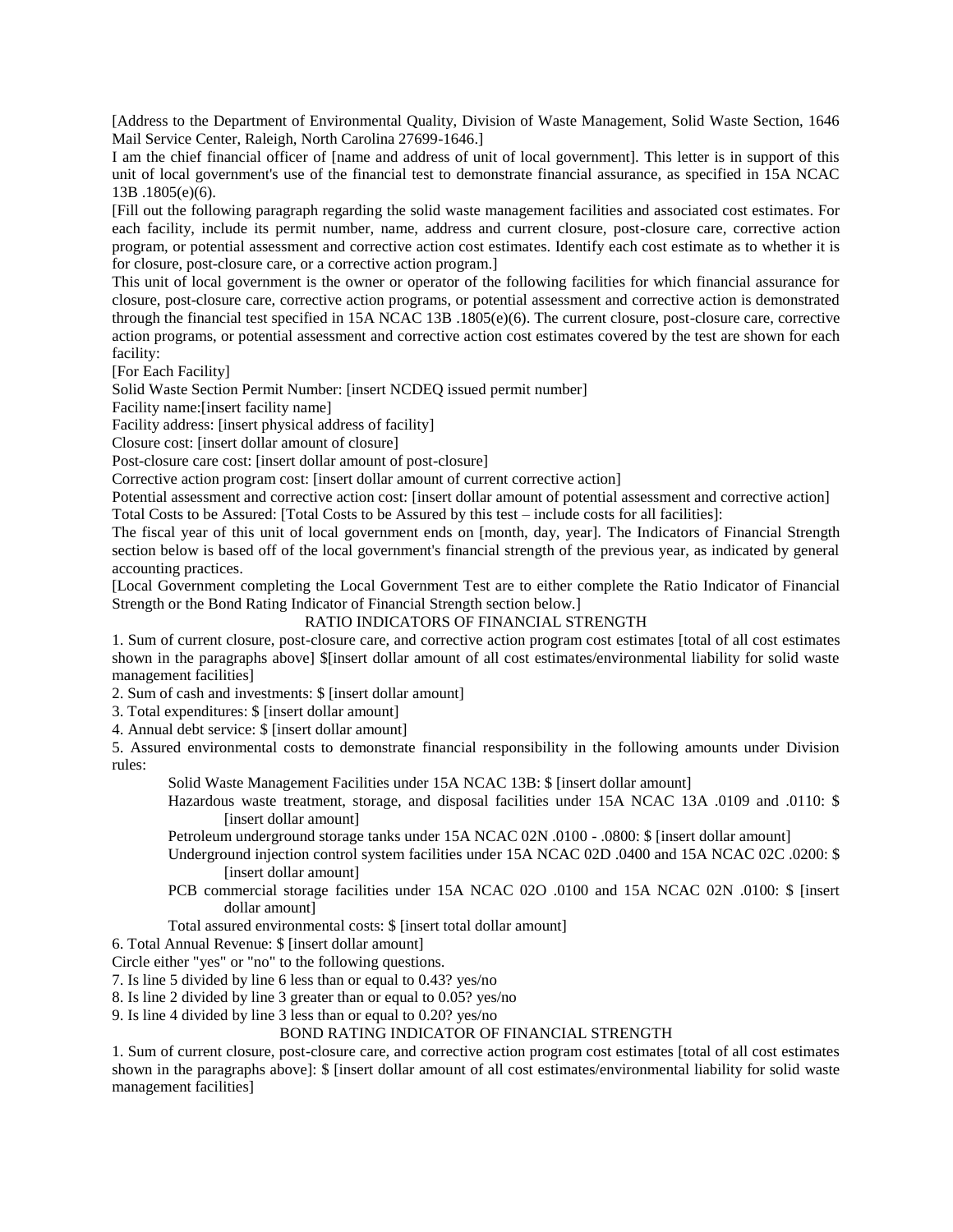2. Current bond rating of most recent issuance and name of rating service: [insert bond rating and name of rating service]

3. Date of issuance bond: [insert date of issuance]

4. Date of maturity of bond: [insert date of maturity]

5. Assured environmental costs to demonstrate financial responsibility in the following amounts under Division rules:

Solid Waste Management Facilities under 15A NCAC 13B: \$ [insert dollar amount]

Hazardous waste treatment, storage and disposal facilities under 15A NCAC 13A .0109 and .0110: \$ [insert dollar amount]

- Petroleum underground storage tanks under 15A NCAC 02N .0100 .0800: \$ [insert dollar amount]
- Underground injection control system facilities under 15A NCAC 02D .0400 and 15A NCAC 02C .0200: \$ [insert dollar amount]
- PCB commercial storage facilities under 15A NCAC 02O .0100 and 15A NCAC 02N .0100: \$ [insert dollar amount]

Total assured environmental costs: \$ [insert dollar amount]

6. Total Annual Revenue: \$ [insert dollar amount]

Circle either "yes" or "no" to the following question.

7. Is line 5 divided by line 6 less than or equal to 0.43? yes/no

I hereby certify that the wording of this letter is identical to the wording specified in 15A NCAC 13B .1806(7) as such rules were constituted on the date shown immediately below. I further certify the following: (1) that the unit of local government has not operated at a total operating fund deficit equal to five percent or more of total annual revenue in either of the past two fiscal years, (2) that the unit of local government is not in default on any outstanding general obligations bonds or long-term obligations, and (3) does not have any outstanding general obligation bonds rated lower than Baa as issued by Moody's, BBB as issued by Standard & Poor's, BBB as issued by Fitch's, or 75 as issued by the Municipal Council.

[Signature]

[Name]

[Title]

[Date]

(8) A corporate guarantee, as specified in Rule .1805(e)(7) of this Section, shall be worded as follows, except that instructions in brackets are to be replaced with the relevant information and the brackets deleted:

#### CORPORATE GUARANTEE

[Date]

North Carolina Department of Environmental Quality Division of Waste Management Solid Waste Section Chief 1646 Mail Service Center Raleigh, NC 27699-1646 Dear Sir/Madam:

I am the chief financial officer of [name and address of guarantor]. This letter is in support of this firm's use of the corporate guarantee to demonstrate financial assurance on behalf of [owner or operator name, address, permit number] for current closure, post-closure care, corrective action program, and potential assessment and corrective action cost estimates (if applicable), as specified in the Solid Waste Management Act, North Carolina General Statute 130A-295.2(f) and 40 C.F.R. 258.74(g)(July 1, 2010 edition).

[For each solid waste management facility, including its permit identification number, name, address, and current closure, post-closure care, corrective action program, or potential assessment and corrective action cost estimates (if applicable). Identify for each cost estimate whether it is for closure, post-closure care, corrective action programs, or potential assessment and corrective action.]

This firm guarantees, through the corporate guarantee attached to this letter as Exhibit A, the current closure, postclosure care, corrective action program, and potential assessment and corrective action cost estimates (if applicable), of the following facilities owned or operated by the guaranteed party. Financial assurance for current closure, postclosure care, corrective action program, and potential assessment and corrective action cost estimates (if applicable), for the listed facilities are demonstrated through the corporate financial test. The current closure, post-closure care, corrective action program, and potential assessment and corrective action cost estimates (if applicable), so guaranteed are shown for each facility: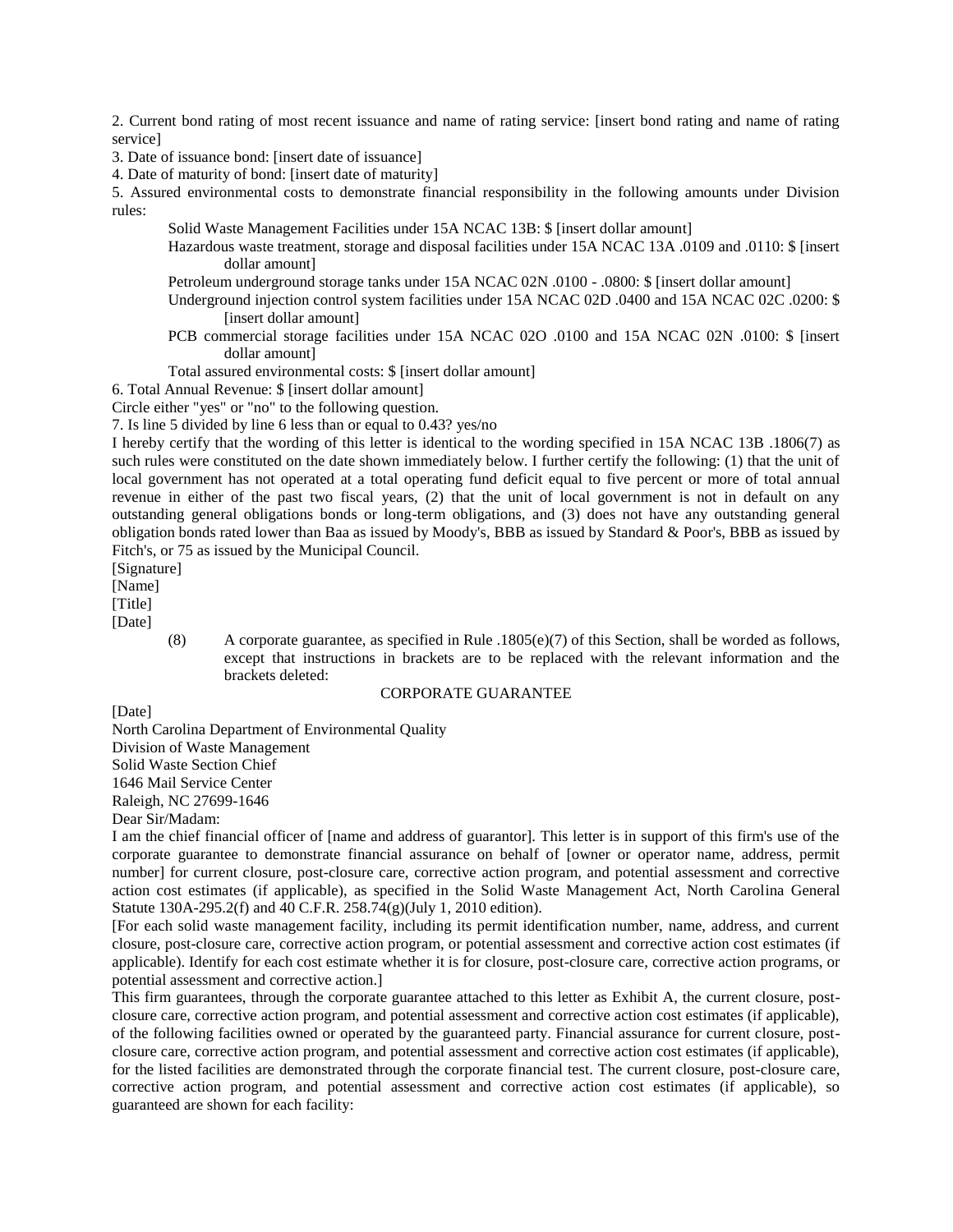Name: [insert name of legal entity/principal]

Office Address: [insert physical address of legal entity/principal]

Facility Address: [insert physical address of facility]

Permit No.: [insert NCDEQ issued permit number]

Closure Cost Estimate: [insert dollar amount for closure]

Post-Closure Care Cost Estimate: [insert dollar amount for post-closure care]

Corrective Action Program Cost Estimate: [insert dollar amount for current corrective action]

Potential Assessment and Corrective Action Cost Estimate: [insert dollar amount for potential assessment and corrective action]

The guarantor firm identified above is (please check the applicable relationship):

- ( ) The direct or higher-tier parent corporation of the owner or operator.
- ( ) Owned by the same parent corporation as the parent corporation of the owner or operator.
- (please attach a description of the value received in consideration of the guarantee)
- ( ) Engaged in a substantial business relationship with the owner or operator. (please attach a written description of the business relationship and the value received in consideration of the guarantee and a copy of the contract establishing such relationship)

Identify any underground injection control (UIC) facilities under 15A NCAC 02D .0400 and 15A NCAC 02C .0200, petroleum underground storage tank (UST) facilities under 15A NCAC 02N .0100 through .0800, polychlorinated biphenyl (PCB) storage facilities under 15A NCAC 02O .0100 and 15A NCAC 02N .0100, and hazardous waste treatment, storage, and disposal facilities (TSDF's) under 15A NCAC 13A .0109 and .0110 that are owned by either the owner/operator or the guarantor and/or are facilities that are covered by a financial test or corporate guarantee. Provide a separate description for each type of facility, if applicable (if not applicable write "None").

Name: [insert name of facility]

Facility Address: [insert physical address of facility]

Permit No.: [insert associated permit number]

Closure Cost Estimate: [insert dollar amount for closure]

Post-Closure Care Cost Estimate: [insert dollar amount for post-closure care]

Corrective Action Program Cost Estimate: [insert dollar amount for current corrective action]

Potential Assessment and Corrective Action Cost Estimate: [insert dollar amount for potential assessment and corrective action]

This firm [insert "is required" or "is not required"] to file a Form 10K with the Securities and Exchange Commission (SEC) for the latest fiscal year.

The fiscal year of this firm ends on [month, day]. The figures for the following items marked with an asterisk are derived from this firm's independently audited, year-end financial statements for the latest completed fiscal year, ended [date]

Fill in all applicable parts of the Financial Test and either Alternative I, or Alternative II, or Alternative III below. Financial Test

1. Sum of current closure, post-closure care, corrective action program, and potential assessment and corrective action cost estimates (if applicable) and guarantees from all of the solid waste management facilities in paragraphs 1 or 2 above: \$ [insert dollar amount]

2. All other cost estimates and guarantees required for UIC facilities, petroleum UST facilities, PCB storage facilities, and TSDF's listed in paragraph 3 above: \$ [insert dollar amount]

3. Tangible net worth (defined as tangible assets – liabilities. Tangible assets do not include intangibles such as goodwill or rights to patents and royalties): \$ [insert dollar amount]

4. Net Worth \$ [insert dollar amount]

5. Total liabilities - If any portion of the current closure, post-closure care, corrective action program, and potential assessment and corrective action cost estimates (if applicable), or guarantees identified above are recognized as liabilities in the audited financial statements, you must submit a special report from the independent certified public accountant (CPA), unless you can answer "yes" to item # 9: \$ [insert dollar amount]

6. The sum of net income plus depreciation, depletion, and amortization (Use for Alternative III.) \$[insert dollar amount]

7. Total assets in the U.S.: \$ [insert dollar amount]

8. Sum of line 1 plus line 2 from above and any other environmental obligations covered by a financial test: \$ [insert dollar amount]

9. Is line 3 greater than the sum of line 8 plus \$10 million? [Yes or No]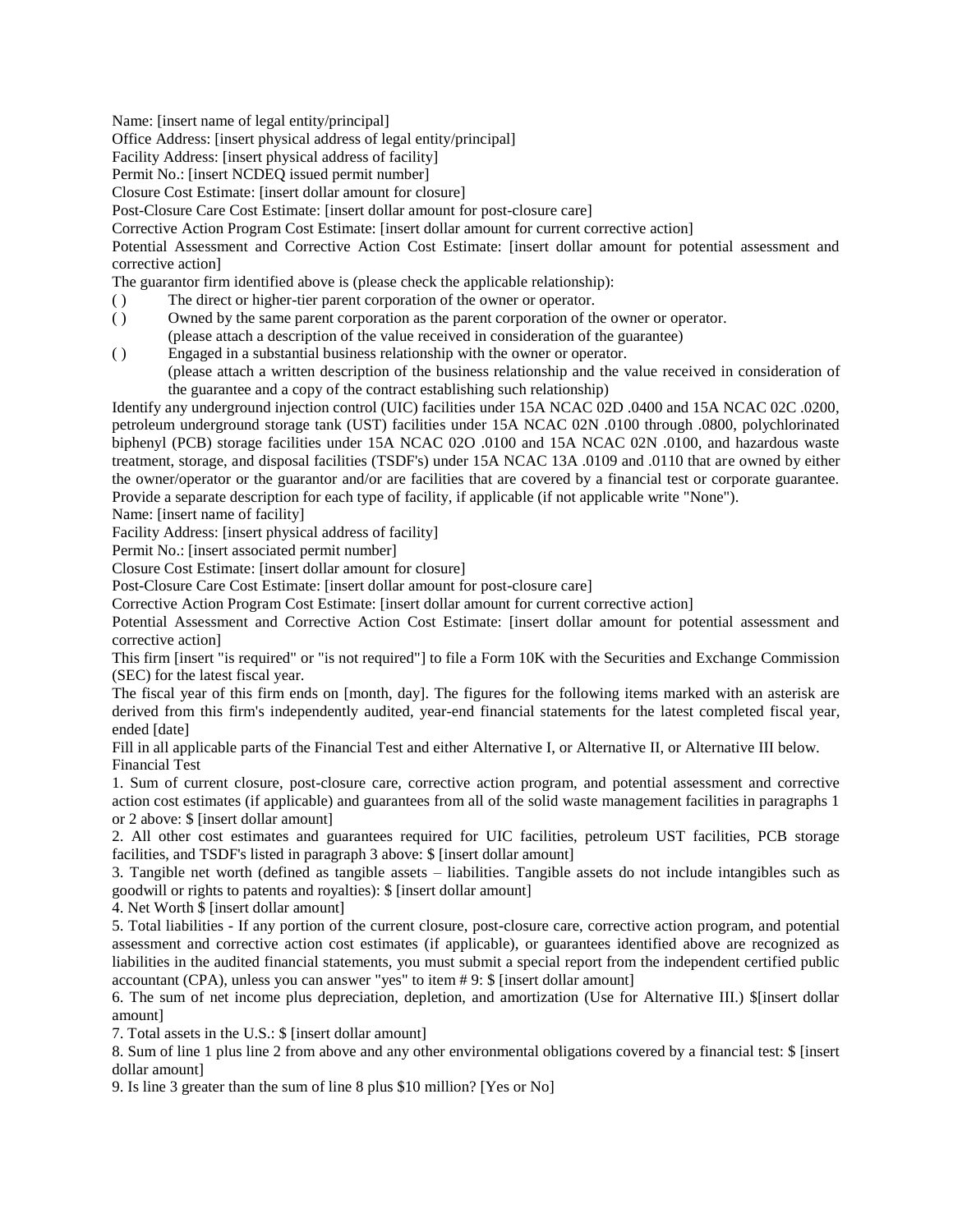If" No", and you have provided a report from the independent CPA that the environmental obligations have been recognized as liabilities in the audited financial statements, then go to Item 9(a).

9a. Is line 3 greater than the sum of \$10 million plus any guarantees not recognized as liabilities? [Yes or No] 10. Is line 7 greater than line 8? [Yes or No]

If the financial data provided for items 3 through 7 above differs from what was provided in the audited financial statements, a special report from the certified public accountant shall be provided as described in 40 CFR  $258.74(e)(2)(i)(C)$  and (g)(1).

Alternative I

1. Current bond rating of most recent senior unsubordinated bond issue of this firm and name of rating service: [insert current bond rating and name of rating service]

2. Date of bond issue: [insert date of bond issuance]

3. Date of final maturity of bond: [insert date of maturity]

Alternative II

1. Is the above line 5 divided by the above line 4 less than 1.5? [Yes or No]

Alternative III

1. Is (the above line 6 minus \$10 million) divided by the above line 5 greater than 0.1? [Yes or No]

As evidence that [firm] meets the conditions of the Corporate Financial Test, attached hereto is a copy of the following: Please check applicable responses

- ( ) 1. Independent CPA's unqualified opinion of our financial statements for our latest completed fiscal year.
- ( ) 2. Special report from CPA [If financial data in this letter is different than in audited financial statements] [See 40 CFR 258.74(e)(2)(i)(C) and (g)(1)].
- ( ) 3. Report from CPA [if answer to item #9 of the financial test is No] verifying all of covered environmental obligations covered by test have been recognized as liabilities in the audited financial statements, how the obligations were measured and reported, and that tangible net worth of the firm is at least \$10 million dollars plus the amount of any guarantees not recognized as liabilities. [See 40 CFR 258.74(e)(2)(i)(D) and  $(g)(1)$ ]

I hereby certify that [name of firm] meets the requirements of [Fill in Alternative I, Alternative II, or Alternative III] in support of [name of facility(s)] use of the corporate financial test to demonstrate financial assurance as required by the Solid Waste Management Act, North Carolina General Statute 130A-295.2(f) and 40 C.F.R. 258.74(e)(July 1, 2010 edition).

[Signature]

[Name]

[Title]

[Date]

Exhibit A

Corporate Guarantee Terms For

Closure, Post-Closure Care, Corrective Action Program, and/or

Potential Assessment and Corrective Action

For [Owner/Operator], [Permit Number]

Guarantee made this [date] by [name of guaranteeing entity], [address and state of guaranteeing entity], herein referred to as guarantor. The guarantee is made on behalf of the [owner or operator name] of [business address], which is [one of the following: "our subsidiary"; a subsidiary of [name and address of common parent corporation" or "an entity with which the guarantor has a substantial business relationship"] to the North Carolina Division of Environmental Quality (NCDEQ).

Recitals:

1. Guarantor meets or exceeds the Corporate Financial Test criteria and agrees to comply with the reporting requirements for guarantors, as specified in the Solid Waste Management Act, North Carolina General Statute 130A-295.2(f) and 40 C.F.R. 258.74(g)(July 1, 2010 edition).

2. [Owner or Operator] owns or operates the following solid waste management facility(ies) covered by this guarantee: List for each facility the following information

Name: [insert facility name]

Facility Address: [insert facility address]

Permit No.: [insert NCDEQ issued permit number]

Closure Cost Estimate: [insert dollar amount for closure]

Post-Closure Care Cost Estimate: [insert dollar amount for post-closure care]

Corrective Action Program Cost Estimate: [insert dollar amount for current corrective action]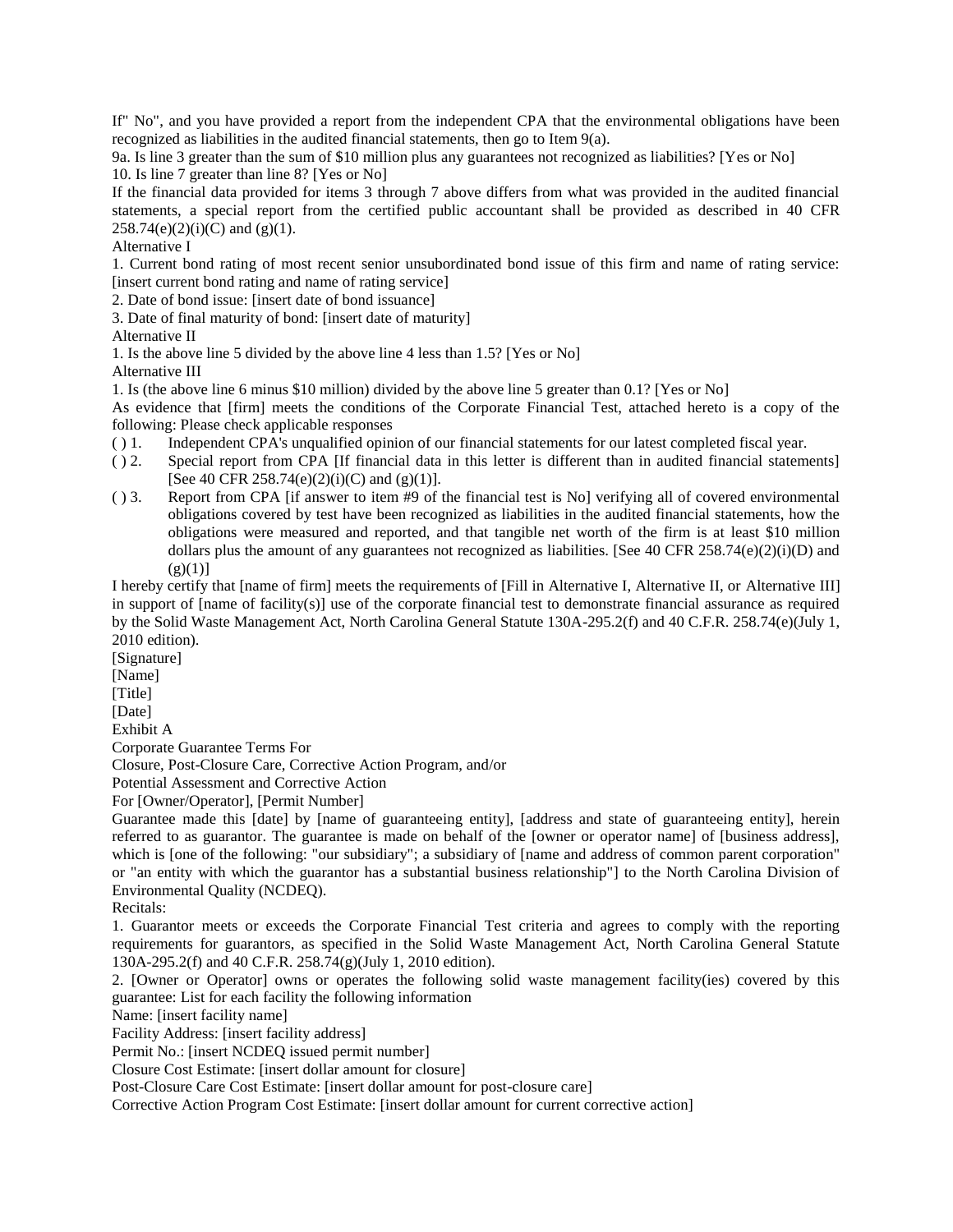Potential Assessment and Corrective Action Cost Estimate: [insert dollar amount for potential assessment and corrective action]

3. Closure, Post-Closure Care, Corrective Action Program, and Potential Assessment and Corrective Action Cost Estimates as used above refer to the plans maintained, as required by the Solid Waste Management Act, North Carolina General Statute 130A-295.2(f) and 40 C.F.R. 258.74(g)(July 1, 2010 edition) for closure, post-closure care, corrective action program, and potential assessment and corrective action cost estimates (if applicable), of facilities identified above.

4. Pursuant to 40 C.F.R. 258.74(g)(3)(i)(July 1, 2010 edition), guarantor guarantees to NCDEQ that in the event that [insert owner or operator name] fails to perform closure, post-closure care, corrective action program, and/or potential assessment and corrective action of the above facility(ies) in accordance with the closure and post-closure care plans, the corrective action program, and/or potential assessment and corrective action and other permit requirements whenever required to do so, the guarantor shall perform the required activities or pay a third party to do so (performance guarantee) or establish a fully funded trust fund (payment guarantee), in conformance with 40 C.F.R. 258.74(a)(July 1, 2010 edition), in the name of the owner or operator in the amount of the current closure or post-closure care or corrective action program or potential assessment and corrective action cost estimates as specified during the permitting process as well as the Solid Waste Management Act, North Carolina General Statute 130A-295.2(f) and 40 C.F.R. 258.74(g)(July 1, 2010 edition).

5. Pursuant to 40 C.F.R. 258.74(g)(4)(July 1, 2010 edition), guarantor agrees that if the guarantor fails to meet the Corporate Financial Test criteria or is notified that it is disallowed from continuing as a guarantor, the [owner or operator name] must, within 90 days, provide alternate financial assurance. If the [owner or operator name] fails to provide alternative financial assurance within the 90-day period, the guarantor must provide such alternate financial assurance in the name of [owner or operator name] within the next 30 days thereafter.

6. The guarantor agrees to notify the NCDEQ Director by certified mail of voluntary or involuntary proceeding under Title 11 (Bankruptcy), U.S. Code, naming guarantor as debtor, within 10 days after commencement of the proceeding.

7. Guarantor agrees to remain bound under this guarantee notwithstanding any or all of the following: amendment or modifications of the closure and post-closure care plans, corrective action programs, and/or potential assessment and corrective action or amendments or modification of the permit, the extension or reduction of the time of performance of closure or post-closure care or corrective action programs or potential assessment and corrective action, or any other modification or alteration of an obligation of the owner or operator pursuant to the Solid Waste Management Act, North Carolina General Statute 130A-295.2(f) and 40 C.F.R. 258.74 (July 1, 2010 edition).

8. Guarantor agrees to remain bound under this guarantee for as long as [owner or operator name] must comply with the applicable financial assurance requirements of the Solid Waste Management Act, North Carolina General Statute 130A-295.2(f) and 40 C.F.R. 258.74(g)(July 1, 2010 edition) for the above listed facilities, except as provided in paragraphs 9 and 10 of this agreement.

9. Pursuant to 40 C.F.R. 258.74(g)(3)(ii)(July 1, 2010 edition), guarantor may terminate this guarantee 120 days following the receipt of notification of its intended cancellation by certified mail by both the NCDEQ Director and by [owner or operator name].

10. Pursuant to 40 C.F.R. 258.74(g)(3)(iii)(July 1, 2010 edition), guarantor agrees that if [owner or operator name] fails to provide alternative financial assurance and obtain written approval of such assurance from the NCDEQ Director within 90 days after receipt of the notice of cancellation by the guarantor, guarantor shall provide such alternative financial assurance in the name of [owner or operator name] within the next 30 days before the guarantee terminates.

11. Guarantor expressly waives notice of acceptance of this guarantee by NCDEQ or by [owner or operator name]. Guarantor also expressly waives notice of amendments or modifications of the closure and post-closure care plans, corrective action programs, and/or potential assessment and corrective action and of amendments or modifications of the facility permit(s).

Effective date: [insert mechanism effective date] [Name of Guarantor] [Corporate Seal] [For no corporate seal, see Rule .1805(c)] [Authorized signature for guarantor] [Name of person signing] [Title of person signing] [Telephone Number] [Email Address]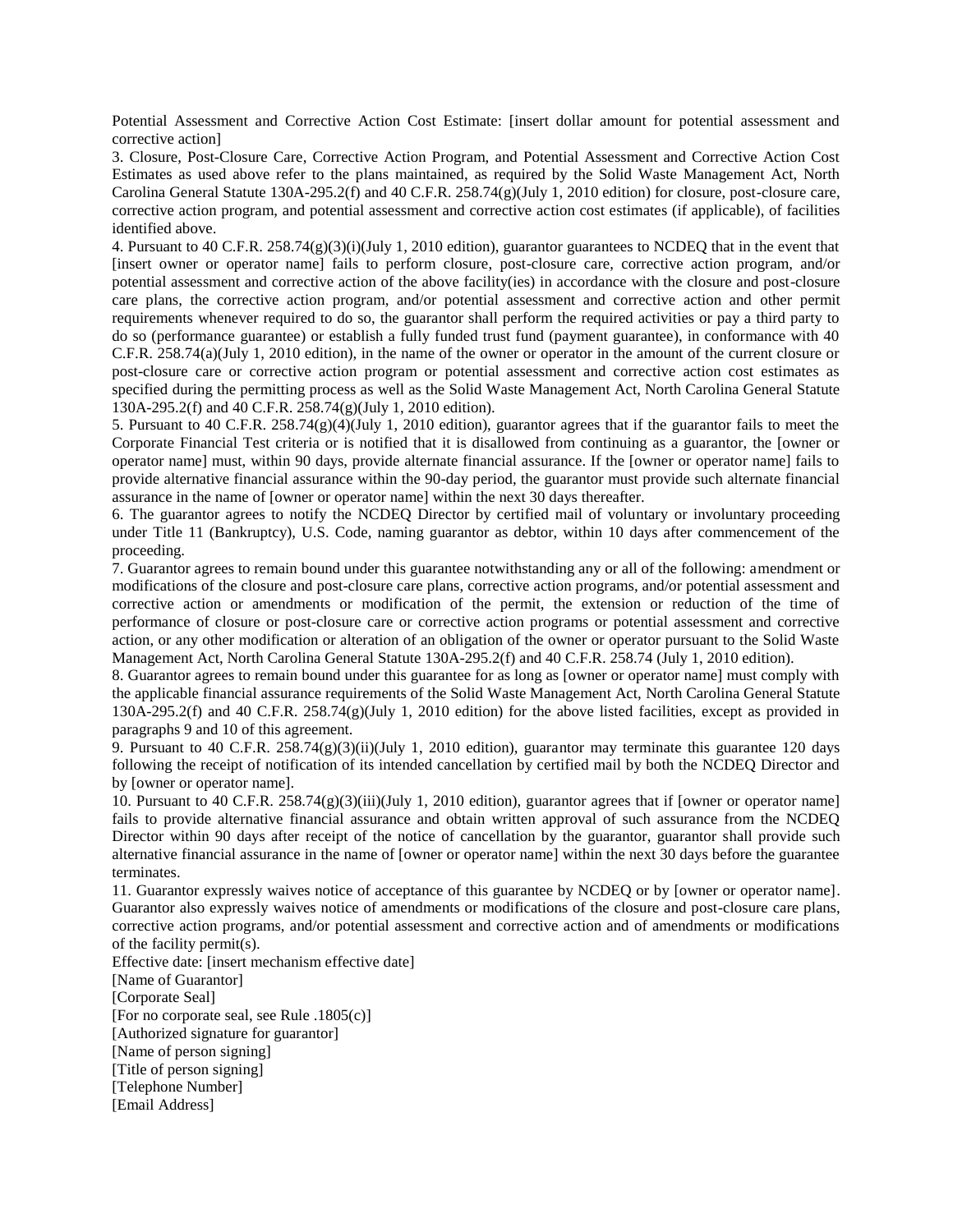## State of North Carolina

County of [Name of County]

On this [day] day of [month], [year], before me personally came [name signing for Guarantor] to me known, who, being by me duly sworn, did depose and say that she/he resides at [Guarantor address], that she/he is [title at Guarantor Firm] described in and which executed the above instrument; that she/he knows the seal of said corporation; that the seal affixed to such instrument is such corporate seal; that it was so affixed by order of the Board of Directors of said corporation, and that she/he signed her/his name thereto by like order.

Witness my hand and official seal this [Day] day of [Month], 20[Year].

[insert Signature of Notary]

Official Signature of Notary

[Notary's printed or typed name]

Notary Public

[Official Seal]

My commission expires: [insert Date of Commission Expiration]

(9) A special report from a certified public accountant (CPA) is a supplemental report mechanism to the corporate financial test mechanism as specified in Rule  $.1805(e)(5)$  and the corporate guarantee mechanism as specified in Rule  $.1805(e)(7)$  of this Section, and shall be worded as follows, except that instructions in brackets are to be replaced with the relevant information and the brackets deleted:

#### SPECIAL REPORT

# INDEPENDENT CERTIFIED PUBLIC ACCOUNTANT'S REPORT ON APPLYING AGREED-UPON PROCEDURES

The Board of Directors

[Name of Company] [Mailing and location address]

[Permit No.]

We have performed the procedures enumerated below, which were agreed to by management of [Name of Company] pursuant to the Solid Waste Management Act, North Carolina General Statute 130A-295.2(f) and 40 C.F.R. 258.74(e)(July 1, 2010 edition) with respect to the letter dated [insert date] from the [insert Corporate Official name and title] to the North Carolina Department of Environmental Quality, solely to assist you in filing the Letter (prepared in accordance with the criteria specified therein) for the year ended [insert date of end of corporate fiscal year]. [Name of Company] is responsible for this Letter. This agreed-upon procedures engagement was conducted in accordance with attestation standards established by the American Institute of Certified Public Accountants. The sufficiency of the procedures is solely the responsibility of [Name of Company] and the North Carolina Department of Environmental Quality. Consequently, we make no representation regarding the sufficiency of the procedures described below either for the purpose for which this report has been requested or for any other purpose.

The procedures, which were limited solely to the identified item numbers, are as follows:

We compared the amounts in Item Nos. 3, 5, and 7 of the Financial Test in the CFO's Letter to corresponding amounts reported as total liabilities [amount], Tangible Net Worth [amount], and total assets [amount], respectively, in the audited financial statement as of [insert date of end of corporate fiscal year] and found them [insert either, "not to be in agreement" or "to be in agreement"].

We computed the amounts in Item Nos. 4 and 6 of the Financial Test in the CFO's Letter as of [insert date of end of corporate fiscal year] based on amounts reported as Net Worth [amount] and the net income plus depreciation, depletion, and amortization [amount] in the audited financial statements as of [insert date of end of corporate fiscal year], compared them to the amounts in the CFO's Letter and found them [insert either, "not to be in agreement" or "to be in agreement"].

We computed the amount of environmental obligations (as determined by current closure, post-closure care, corrective action program, and/or potential assessment and corrective action cost estimates or guarantees) which are recognized as liabilities in the amount of [amount] in the audited financial statement as of [insert date of end of corporate fiscal year], compared them to the amounts in the CFO's Letter and found them [insert either, "not to be in agreement" or "to be in agreement"].

We compared the amount in Item No. 7 of the Financial Test in the CFO's Letter and the Company's total assets located in the United States in the amount of [insert amount] in the audited financial statement as of [insert date of end of corporate fiscal year] and found them [insert either, "not to be in agreement" or "to be in agreement"].